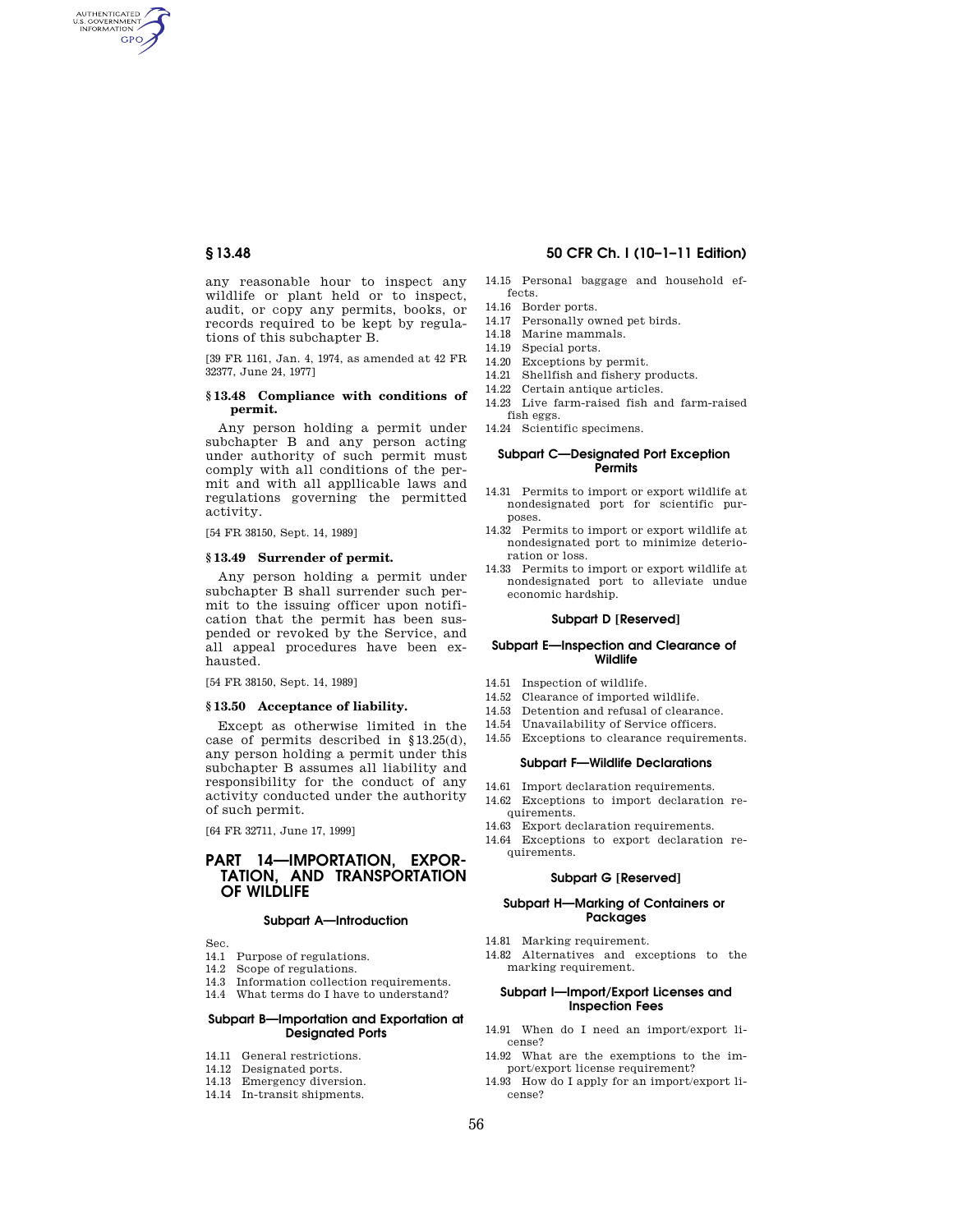14.94 What fees apply to me?

## **Subpart J—Standards for the Humane and Healthful Transport of Wild Mammals and Birds to the United States**

- 14.101 Purposes.
- 14.102 Definitions.
- 14.103 Prohibitions.
- 14.104 Translations.
- 14.105 Consignment to carrier.
- 14.106 Primary enclosures.
- 14.107 Conveyance.
- 14.108 Food and water.
- 14.109 Care in transit.
- 14.110 Terminal facilities.
- 14.111 Handling.
- 14.112 Other applicable provisions.

#### SPECIFICATIONS FOR NONHUMAN PRIMATES

- 14.121 Primary enclosures.
- 14.122 Food and water.
- 14.123 Care in transit.
- 
- SPECIFICATIONS FOR MARINE MAMMALS (CETACEANS, SIRENIANS, SEA OTTERS, PINNIPEDS, AND POLAR BEARS)
- 14.131 Primary enclosures.
- 14.132 Food and water.
- 14.133 Care in transit.

#### SPECIFICATIONS FOR ELEPHANTS AND UNGULATES

- 14.141 Consignment to carrier.
- 14.142 Primary enclosures.

SPECIFICATIONS FOR SLOTHS, BATS, AND FLYING LEMURS (CYNOCEPHALIDAE)

14.151 Primary enclosures.

SPECIFICATIONS FOR OTHER TERRESTRIAL **MAMMALS** 

14.161 Primary enclosures.

# SPECIFICATIONS FOR BIRDS

- 14.171 Consignment to carrier. 14.172 Primary enclosures.
- 

# **Subpart K—Captive Wildlife Safety Act**

- 14.250 What is the purpose of these regulations?
- 14.251 What other regulations may apply?
- 14.252 What definitions do I need to know?
- 14.253 What are the restrictions contained in these regulations?
- 14.254 What are the requirements contained in these regulations?
- 14.255 Are there any exemptions to the restrictions contained in these regulations?

AUTHORITY: 16 U.S.C. 668, 704, 712, 1382, 1538(d)–(f), 1540(f), 3371–3378, 4223–4244, and 4901–4916; 18 U.S.C. 42; 31 U.S.C. 9701.

SOURCE: 45 FR 56673, Aug. 25, 1980, unless otherwise noted.

## **Subpart A—Introduction**

# **§ 14.1 Purpose of regulations.**

The regulations contained in this part provide uniform rules and procedures for the importation, exportation, and transportation of wildlife.

#### **§ 14.2 Scope of regulations.**

The provisions in this part are in addition to, and do not supersede other regulations of this subchapter B which may require a permit or prescribe additional restrictions or conditions for the importation, exportation, and transportation of wildlife.

#### **§ 14.3 Information collection requirements.**

The Office of Management and Budget (OMB) has approved the information collection requirements contained in this part 14 under 44 U.S.C. 3507 and assigned OMB Control Numbers 1018–0012, 1018–0092, and 1018–0129. The Service may not conduct or sponsor and you are not required to respond to a collection of information unless it displays a currently valid OMB control number. You can direct comments regarding these information collection requirements to the Service's Information Collection Clearance Officer, U.S. Fish and Wildlife Service, MS 222–ARLSQ, 4401 North Fairfax Drive, Arlington, VA 22203 (mail) or (703) 358–2269 (fax).

[72 FR 45946, Aug. 16, 2007]

## **§ 14.4 What terms do I have to understand?**

In addition to definitions contained in part 10 of this subchapter, in this part:

*Accompanying personal baggage* means all hand-carried items and all checked baggage of a person entering into or departing from the United States.

*Accredited scientist* means any individual associated with, employed by, or under contract to and accredited by an accredited scientific institution for the purpose of conducting biological or medical research, and whose research activities are approved and sponsored by the scientific institution granting accreditation.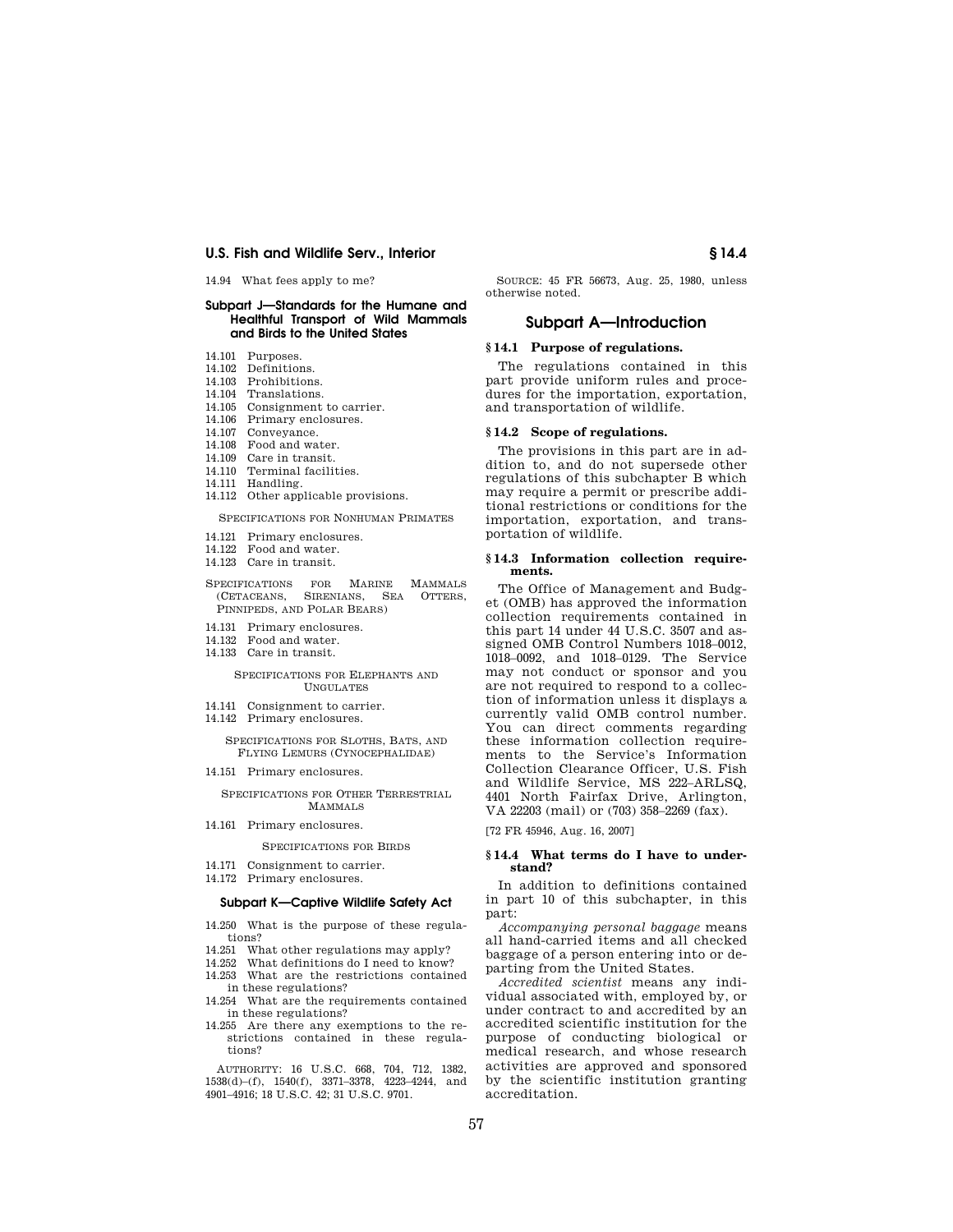**§ 14.11 50 CFR Ch. I (10–1–11 Edition)** 

*Accredited scientific institutions* means any public museum, public zoological park, accredited institution of higher education, accredited member of the American Zoo and Aquarium Association, accredited member of the American Association of Systematic Collections, or any State or Federal government agency that conducts biological or medical research.

*Commercial* means related to the offering for sale or resale, purchase, trade, barter, or the actual or intended transfer in the pursuit of gain or profit, of any item of wildlife and includes the use of any wildlife article as an exhibit for the purpose of soliciting sales, without regard to quantity or weight. There is a presumption that eight or more similar unused items are for commercial use. The Service or the importer/exporter/owner may rebut this presumption based upon the particular facts and circumstances of each case.

*Domesticated animals* includes, but is not limited to, the following domesticated animals that are exempted from the requirements of this subchapter B (except for species obtained

from wild populations).<br>Mammals: Alpaca-*Mammals:* Alpaca—*Lama alpaca;*  Camel—*Camelus dromedarius*; (Boghdi)—*Camelus bactrianus;* Cat (domestic)—*Felis domesticus;* Cattle—*Bos taurus;* Dog (domestic)—*Canis familiaris;*  European rabbit—*Ortyctolagus cuniculus;* Ferret (domestic)—*Mustela putorius;* Goat—*Capra hircus;* Horse— *Equus caballus;* Llama—*Lama glama;*  Pig—*Sus scrofa;* Sheep—*Ovis aries;*  Water buffalo—*Bubalus bubalus;* White lab mice—*Mus musculus;* White lab rate—*Rattus norvegicus.* 

*Fish* (For export purposes only): Carp<br> *Cunrinus carpio*: Goldfish—  $(koi)$ —*Cyprinus carpio; Carassius auratus.* 

*Birds:* Chicken—*Gallus domesticus;*  Ducks & geese—domesticated varieties;<br>Guinea fowl—Numida meleagris: fowl—*Numida* Peafowl—*Pavo cristatus;* Pigeons (domesticated)—*Columba livia domestrica;*  Turkey—*Meleagris gallopavo;* Domesticated or Barnyard Mallards include: Pekin; Aylesbury; Bouen; Cayuga; Gray Call; White Call; East Indian; Crested; Swedish; Buff Orpington; Indian Runner; Campbell; Duclair; Merchtem; Termonde; Magpie; Chinese; Khaki Campbell.

*Insects:* Crickets, mealworms, honeybees (not to include Africanized varieties), and similar insects that are routinely farm raised.

*Other Invertebrates:* Earthworms and similar invertebrates that are routinely farm raised.

*Export* means to depart from, to send from, to ship from, or to carry out of, or attempt to depart from, to send from, to ship from, or to carry out of, or to consign to a carrier in any place subject to the jurisdiction of the United States with an intended destination of any place not subject to the jurisdiction of the United States, whether or not such departure, sending, or carrying, or shipping constitutes an exportation within the meaning of the Custom laws of the United States. When a passenger leaving the jurisdiction of the United States enters the designated international area of embarkation of an airport, all accompanying personal handcarried items and checked baggage will be regarded as exports.

*Import* means to land on, bring into, or introduce into, or attempt to land on, bring into, or introduce into any place subject to the jurisdiction of the United States, whether or not such landing, bringing, or introduction constitutes an importation within the meaning of the tariff laws of the United States.

*We* means Fish and Wildlife Service or Service.

*You* means licensee, or importer/exporter of record.

[61 FR 31868, June 21, 1996, as amended at 64 FR 23025, Apr. 29, 1999]

# **Subpart B—Importation and Exportation at Designated Ports**

# **§ 14.11 General restrictions.**

Except as otherwise provided in this part, no person may import or export any wildlife at any place other than a Customs port of entry designated in §14.12.

[45 FR 56673, Aug. 25, 1980; 45 FR 64953, Oct. 1, 1980]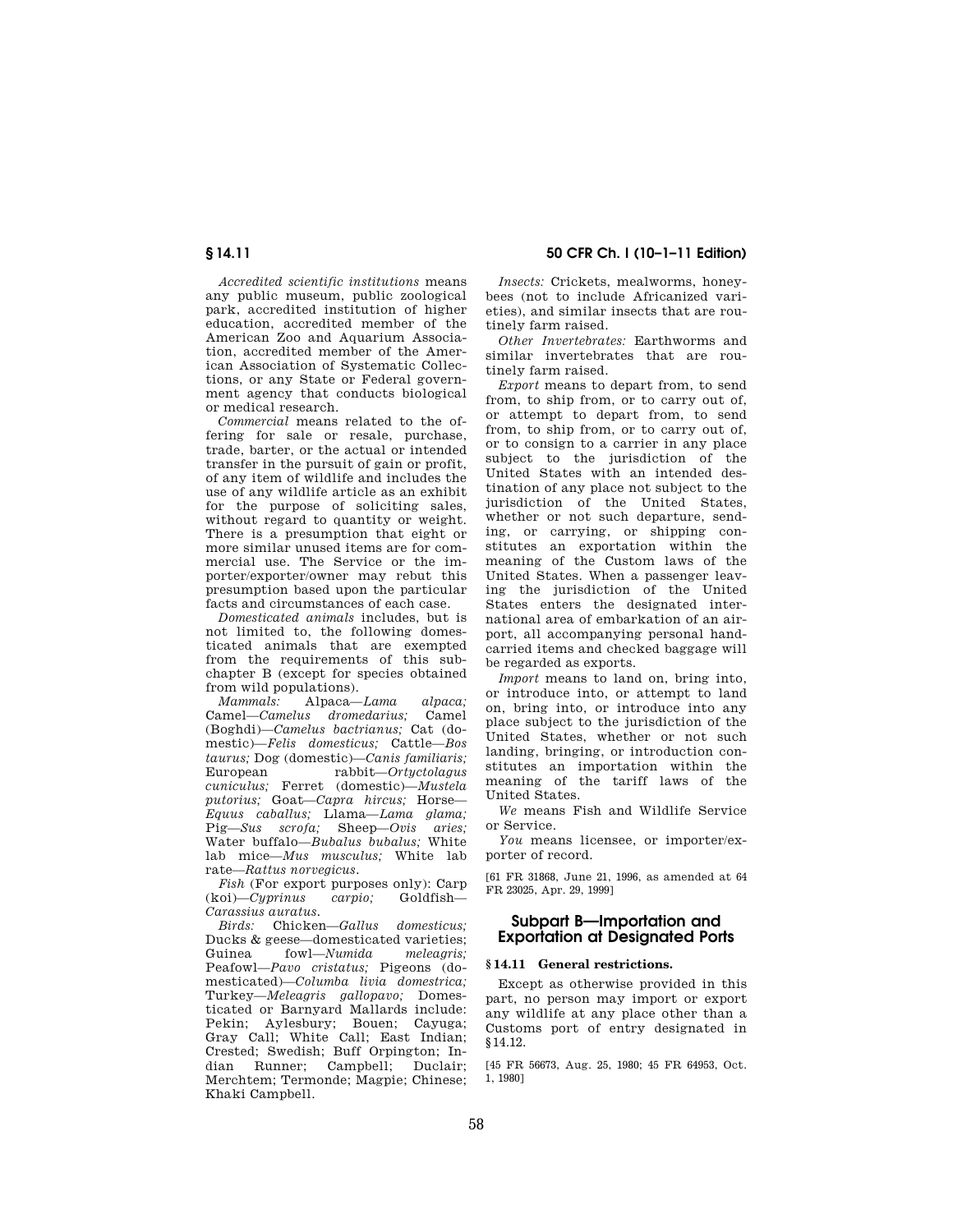# **§ 14.12 Designated ports.**

The following ports of entry are designated for the importation and exportation of wildlife and wildlife products and are referred to hereafter as ''designated ports'':

(a) Anchorage, Alaska.

(b) Atlanta, Georgia.

(c) Baltimore, Maryland.

(d) Boston, Massachusetts.

(e) Chicago, Illinois.

(f) Dallas/Fort Worth, Texas.

(g) Honolulu, Hawaii.

(h) Houston, Texas.

(i) Los Angeles, California.

(j) Louisville, Kentucky.

(k) Memphis, Tennessee.

(l) Miami, Florida.

(m) New Orleans, Louisiana.

(n) New York, New York.

(o) Portland, Oregon.

(p) San Francisco, California.

(q) Seattle, Washington.

[69 FR 70382, Dec. 6, 2004]

## **§ 14.13 Emergency diversion.**

Wildlife which has been imported into the United States at any port or place other than a designated port solely as a result of a diversion due to an aircraft or vessel emergency must proceed as an in-transit shipment under Customs bond to a designated port, or to any port where a permit or other provision of this part provides for lawful importation.

#### **§ 14.14 In-transit shipments.**

(a) Wildlife destined for a point within the United States may be imported into the United States at any port if such wildlife proceeds as an in-transit shipment under Customs bond to a designated port, or to any port where a permit or other provision of this part provides for lawful importation.<br>(b) Wildlife moving in-

(b) Wildlife moving in-transit through the United States from one foreign country to another foreign country is exempt from the designated port requirements of this part, if such wildlife is not unloaded within the United States.

## **§ 14.15 Personal baggage and household effects.**

(a) Any person may import into or export from the United States at any

Customs port wildlife products or manufactured articles that are not intended for commercial use and are used as clothing or contained in accompanying personal baggage. However, this exception to the designated port requirement does not apply to any raw or dressed fur; raw, salted, or crusted hide or skin; game trophy; or to wildlife requiring a permit pursuant to part 16, 17, 18, 21, or 23 of this subchapter B.

(b) Wildlife products or manufactured articles, including mounted game trophies or tanned hides, which are not intended for sale and are part of a shipment of the household effects of persons moving their residence to or from the United States may be imported or exported at any Customs port of entry. However, this exception to the designated port requirement does not apply to any raw fur; raw, salted, or crusted hide or skin; or to wildlife requiring a permit pursuant to part 16, 17, 18, 21, or 23 of this subchapter B.

[45 FR 56673, Aug. 25, 1980, as amended at 61 FR 31868, June 21, 1996]

#### **§ 14.16 Border ports.**

(a) Except for wildlife requiring a permit pursuant to part 16, 17, 18, 21, or 23 of this subchapter B, wildlife whose country of origin is Canada or the United States may be imported or exported at any of the following Customs ports of entry:

(1) Alaska—Alcan;

(2) Idaho—Eastport;

(3) Maine—Calais, Houlton, Jackman;

(4) Massachusetts—Boston;

(5) Michigan—Detroit, Port Huron, Sault Sainte Marie;

(6) Minnesota—Grand Portage, International Falls, Minneapolis-St. Paul;

(7) Montana—Raymond, Sweetgrass; (8) New York—Buffalo-Niagara Falls,

Champlain;

(9) North Dakota—Dunseith, Pembina, Portal;

(10) Ohio—Cleveland;

(11) Vermont—Derby Line, Highgate Springs; and

(12) Washington—Blaine, Sumas.

(b) Except for wildlife requiring a permit pursuant to part 16, 17, 18, 21, or 23 of this subchapter B, wildlife whose country of origin is Mexico or the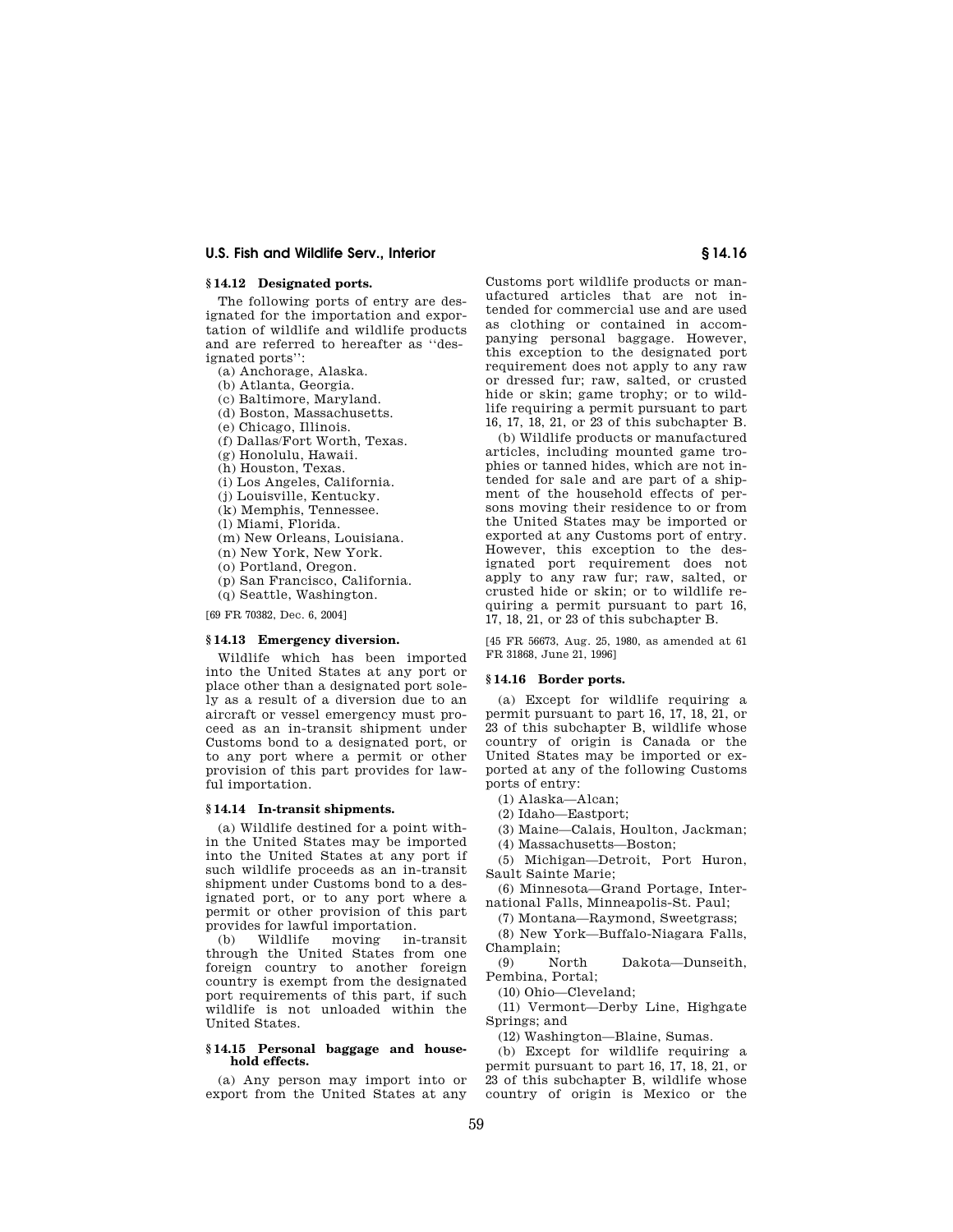United States may be imported or exported at any of the following Customs ports of entry:

(1) Arizona—Lukeville, Nogales;

(2) California—Calexico, San Diego-San Ysidro; and

(3) Texas—Brownsville, El Paso, Laredo.

(c) Except for wildlife requiring a permit pursuant to part 16, 17, 18, or 21 of this subchapter B, wildlife lawfully taken by U.S. residents in the United States, Canada, or Mexico and imported or exported for noncommercial purposes, may be imported or exported at any Customs port of entry.

#### **§ 14.17 Personally owned pet birds.**

Any person may import a personally owned pet bird at any port designated under, and in accordance with, 9 CFR part 92.

### **§ 14.18 Marine mammals.**

Any person subject to the jurisdiction of the United States who has lawfully taken a marine mammal on the high seas and who is authorized to import such marine mammal in accordance with the Marine Mammal Protection Act of 1972 and implementing regulations (50 CFR parts 18 and 216) may import such marine mammal at any port or place.

# **§ 14.19 Special ports.**

(a) Except for wildlife requiring a permit pursuant to part 16, 17, 18, 21, or 23 of this subchapter B, wildlife which is imported for final destination in Alaska, Puerto Rico, or the Virgin Islands, may be imported through those Customs ports of entry named hereafter for the respective State or Territory of final destination:

(1) Alaska—Alcan, Anchorage, Fairbanks, Juneau;

(2) Puerto Rico—San Juan; and

(3) Virgin Islands—San Juan, Puerto Rico.

(b) Except for wildlife requiring a permit pursuant to part 16, 17, 18, 21, or 23 of this subchapter B, wildlife which originates in Alaska, Puerto Rico, or the Virgin Islands, may be exported through the following Customs ports for the respective State or Territory:

(1) Alaska—Alcan, Anchorage, Fairbanks, Juneau;

# **§ 14.17 50 CFR Ch. I (10–1–11 Edition)**

(2) Puerto Rico—San Juan; and

(3) Virgin Islands—San Juan, Puerto Rico.

(c) Except for wildlife requiring a permit pursuant to part 16, 17, 18, 21, or 23 of this subchapter B, wildlife which has a final destination of Guam or which originates in Guam may be imported or exported, as appropriate, through the port of Agana, Guam.

#### **§ 14.20 Exceptions by permit.**

Wildlife may be imported into or exported from the United States at any Customs port of entry designated in the terms of a valid permit issued pursuant to subpart C of this part.

#### **§ 14.21 Shellfish and fishery products.**

(a)(1) *General.* Except for wildlife requiring a permit pursuant to part 17 or 23 of this subchapter, shellfish and fishery products imported or exported for purposes of human or animal consumption or taken in waters under the jurisdiction of the United States or on the high seas for recreational purposes may enter or exit at any Customs port.

(2) Except for wildlife requiring a permit pursuant to part 17 or part 23 of this subchapter, live aquatic invertebrates of the Class Pelecypoda (commonly known as oysters, clams, mussels, and scallops) and the eggs, larvae, or juvenile forms thereof may be exported for purposes of propagation, or research related to propagation, at any Customs port.

(b) *Pearls.* Except for wildlife requiring a permit pursuant to part 17 or 23 of this subchapter, pearls imported or exported for commercial purposes may enter or exit the United States at any Customs port of entry. For the purposes of this part, all references to the term shellfish and fishery products will include pearls.

[61 FR 31868, June 21, 1996]

#### **§ 14.22 Certain antique articles.**

Any person may import at any Customs Service port designated for such purpose, any article (other than scrimshaw, defined in  $16$  U.S.C  $1539(f)(1)(B)$ and 50 CFR 217.12 as any art form that involves the etching or engraving of designs upon, or the carving of figures, patterns, or designs from, any bone or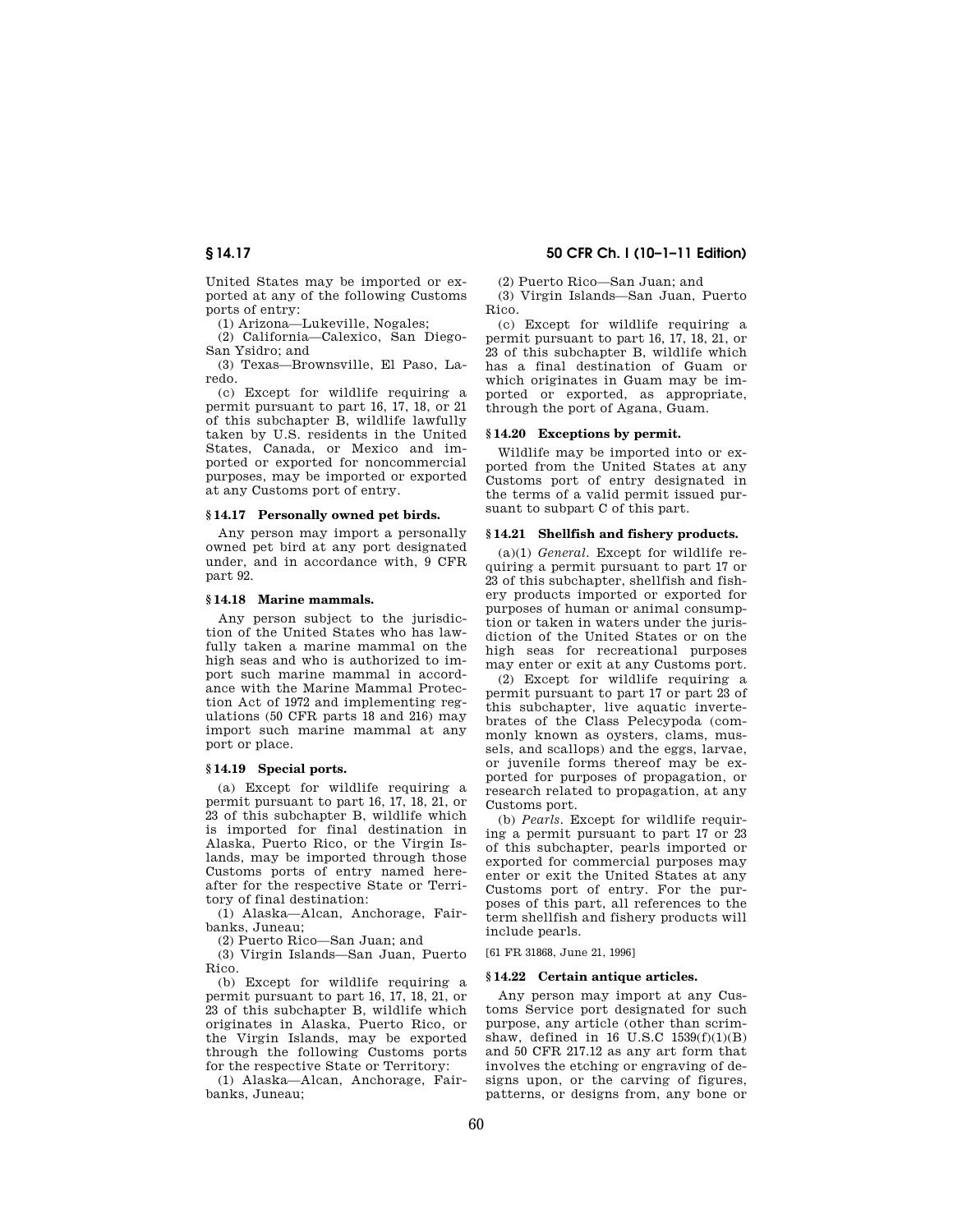tooth of any marine mammal of the order Cetacea) that is at least 100 years old, is composed in whole or in part of any endangered or threatened species listed under §17.11 or §17.12 of this subchapter, and has not been repaired or modified with any part of any endangered or threatened species on or after December 28, 1973.

[61 FR 31868, June 21, 1996]

## **§ 14.23 Live farm-raised fish and farmraised fish eggs.**

Live farm-raised fish and farm-raised fish eggs meet the definition of ''bred in captivity'' as stated in 50 CFR 17.3. Except for wildlife requiring a permit pursuant to parts 17 or 23 of this subchapter, live farm-raised fish and farmraised fish eggs may be exported from any U.S. Customs port.

[59 FR 41714, Aug. 15, 1994]

#### **§ 14.24 Scientific specimens.**

Except for wildlife requiring a permit pursuant to parts 16, 17, 18, 21, 22 or 23 of this subchapter, dead, preserved, dried, or embedded scientific specimens or parts thereof, imported or exported by accredited scientists or accredited scientific institutions for taxonomic or systematic research purposes may enter or exit through any U.S. Customs port, or may be shipped through the international mail system. *Provided,*  that this exception will not apply to any specimens or parts thereof taken as a result of sport hunting.

[61 FR 31869, June 21, 1996]

# **Subpart C—Designated Port Exception Permits**

#### **§ 14.31 Permits to import or export wildlife at nondesignated port for scientific purposes.**

(a) *General.* The Director may, upon receipt of an application submitted in accordance with the provisions of this section and §§13.11 and 13.12 of this subchapter, and in accordance with the issuance criteria of this section, issue a permit authorizing importation or exportation of wildlife for scientific purposes at one or more named Customs port(s) of entry not otherwise authorized by subpart B. Such permits may authorize a single importation or exportation, a series of importations or exportations, or importation or exportation during a specified period of  $\frac{\text{time}}{\text{(b)}}$ 

(b) *Application procedure.* Applications for permits to import or export wildlife at a nondesignated port for scientific purposes must be submitted to the Director. Each application must contain the general information and certification required by §13.12(a) of this subchapter, plus the following additional information:

(1) The scientific purpose or uses of the wildlife to be imported or exported;

(2) The number and kinds of wildlife described by scientific and common names to be imported or exported where such number and kinds can be determined;

(3) The country or place in which the wildlife was removed from the wild (if known), or where born in captivity;

(4) The port(s) of entry where importation or exportation is requested, and the reasons why importation or exportation should be allowed at the requested port(s) of entry rather than at a designated port; and

(5) A statement as to whether the exception is being requested for a single shipment, a series of shipments, or shipments over a specified period of time and the date(s) involved.

(c) *Additional permit conditions.* In addition to the general conditions set forth in part  $13$  of this subchapter B. permits to import or export wildlife at a nondesignated port issued under this section are subject to the following condition: Permittee shall file such reports as specified on the permit, if any.

(d) *Issuance criteria.* The Director shall consider the following in determining whether to issue a permit under this section:

(1) Benefit to a *bona fide* scientific research project, other scientific purpose, or facilitation of the exchange of preserved museum specimens;

(2) The kind of wildlife involved and its place of origin;

(3) The reasons why the exception is requested; and

(4) Availability of a Service officer.

(e) *Duration of permits.* Any permit issued under this section expires on the date designated on the face of the permit. In no case will the permit be valid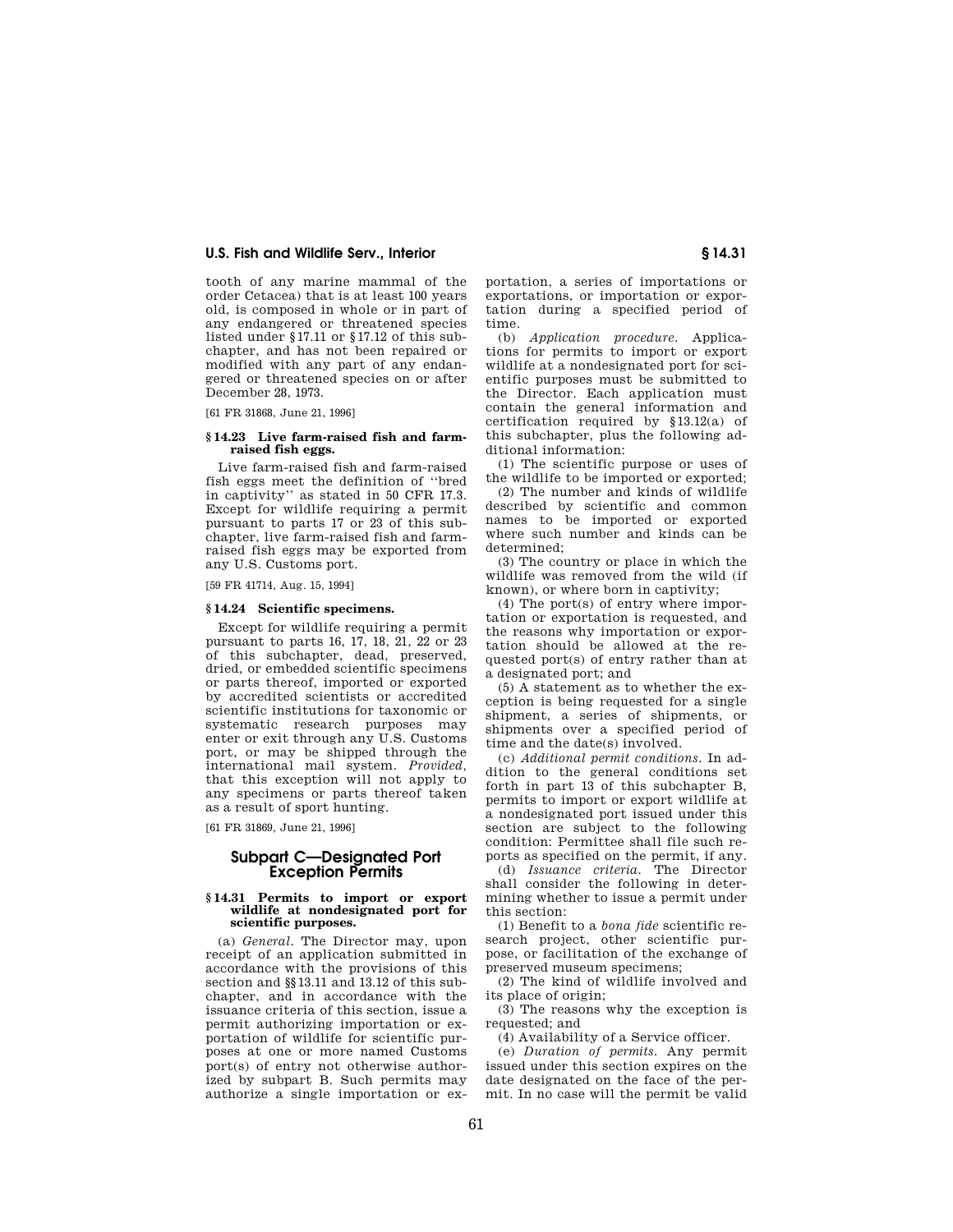for more than 2 years from the date of issuance.

#### **§ 14.32 Permits to import or export wildlife at nondesignated port to minimize deterioration or loss.**

(a) *General.* The Director may, upon receipt of an application submitted in accordance with the provisions of this section and  $\S$ 13.11 and 13.12 of this subchapter, and in accordance with the issuance criteria of this section, issue a permit authorizing importation or exportation of wildlife, in order to minimize deterioration or loss, at one or more named Customs port(s) of entry not otherwise authorized by subpart B. Such permits may authorize a single importation or exportation, a series of importations or exportations, or importation or exportation during a specified period of time.

(b) *Application procedure.* Applications for permits to import or export wildlife at a nondesignated port to minimize deterioration or loss must be submitted to the Director. Each application must contain the general information and certification required in §13.12(a) of this subchapter, plus the following additional information:

(1) The number and kinds of wildlife described by scientific and common names to be imported or exported where such number and kinds can be determined;

(2) The country or place in which the wildlife was removed from the wild (if known), or where born in captivity;

(3) The port(s) of entry where importation or exportation is requested, and the reasons why importation or exportation should be allowed at the requested port(s) of entry rather than at a designated port (information must be included to show that an importation or exportation at a designated port would result in a substantial deterioration or loss of the wildlife); and

(4) A statement as to whether the exception is being requested for a single shipment, a series of shipments, or shipments over a specified period of time and the date(s) involved.

(c) *Additional permit conditions.* In addition to the general conditions set forth in part 13 of this subchapter B, permits to import or export wildlife at a nondesignated port issued under this

section are to be subject to the following conditions:

(1) Permittee shall file such reports as may be specified on the permit, if any; and

(2) Permittee must pay fees in accordance with §14.94.

(d) *Issuance criteria.* The Director shall consider the following in determining whether to issue a permit under this section:

(1) Likelihood of a substantial deterioration or loss of the wildlife involved;

(2) The kind of wildlife involved and its place of origin; and

(3) Availability of a Service officer.

(e) *Duration of permits.* Any permit issued under this section expires on the date designated on the face of the permit. In no case will the permit be valid more than 2 years from the date of issuance.

[45 FR 56673, Aug. 25, 1980; 45 FR 64953, Oct. 1, 1980, as amended at 61 FR 31869, June 21, 1996]

#### **§ 14.33 Permits to import or export wildlife at nondesignated port to alleviate undue economic hardship.**

(a) *General.* The Director may, upon receipt of an application submitted in accordance with the provisions of this section and §§13.11 and 13.12 of this subchapter, and in accordance with the issuance criteria of this section, issue a permit authorizing importation or exportation of wildlife in order to alleviate undue economic hardship at one or more named Customs port(s) of entry not otherwise authorized by subpart B. Such permits may authorize a single importation or exportation, a series of importations or exportations, or importation or exportation during a specified period of time.

(b) *Application procedure.* Applications for permits to import or export wildlife at a nondesignated port to alleviate undue economic hardship must be submitted to the Director. Each application must contain the general information and certification required in §13.12(a) of this subchapter, plus the following additional information:

(1) The number and kinds of wildlife described by scientific and common names to be imported or exported, where such number and kinds can be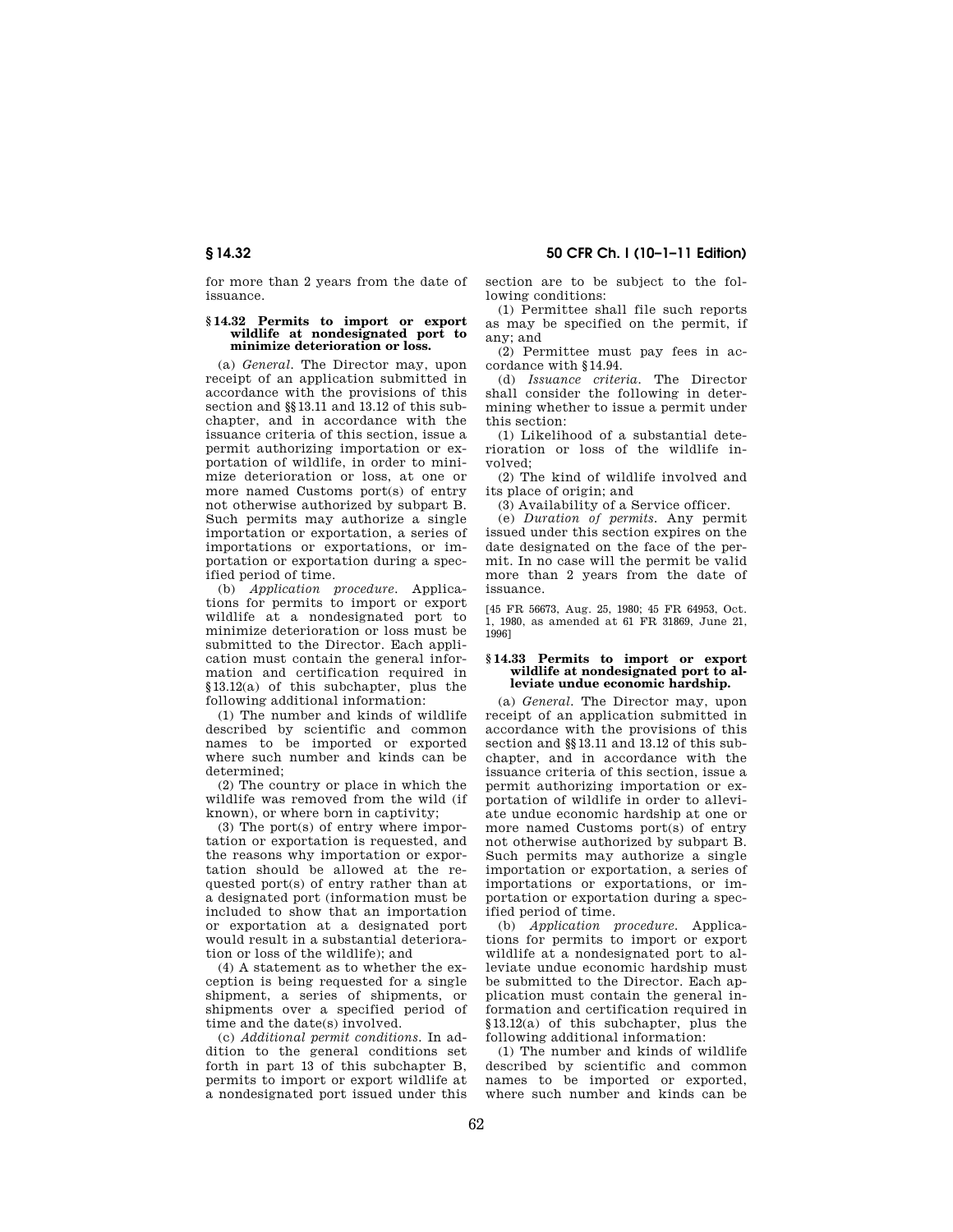determined, and a description of the form in which it is to be imported, such as "live," "frozen," "raw hides," or a full description of any manufactured product;

(2) The country or place in which the wildlife was removed from the wild (if known), or where born in captivity;

(3) The name and address of the supplier or consignee;

(4) The port(s) of entry where importation or exportation is requested, and the reasons why importation or exportation should be allowed at the requested port(s) of entry rather than at a designated port (information must be included to show the monetary difference between the cost of importation or exportation at the port requested and the lowest cost of importation or exportation at the port through which importation or exportation is authorized by subpart B without a permit); and

(5) A statement as to whether the exception is being requested for a single shipment, a series of shipments, or shipments over a specified period of time and the date(s) involved.

(c) *Additional permit conditions.* In addition to the general conditions set forth in part 13 of this subchapter B, permits to import or export wildlife at a nondesignated port issued under this section are subject to the following conditions:

(1) Permittee shall file such reports as specified on the permit, if any; and

(2) Permittee must pay fees in accordance with §14.94.

(d) *Issuance criteria.* The Director shall consider the following in determining whether to issue a permit under this section:

(1) The difference between the cost of importing or exporting the wildlife at the port requested and the lowest cost of importing or exporting such wildlife at a port authorized by these regulations without a permit;

(2) The severity of the economic hardship that likely would result should the permit not be issued;

(3) The kind of wildlife involved, including its form and place of origin; and

(4) Availability of a Service officer.

(e) *Duration of permits.* Any permit issued under this section expires on the

date designated on the face of the permit. In no case will the permit be valid for more than 2 years from the date of issuance.

[45 FR 56673, Aug. 25, 1980; 45 FR 64953, Oct. 1, 1980, as amended at 61 FR 31869, June 21, 1996]

# **Subpart D [Reserved]**

# **Subpart E—Inspection and Clearance of Wildlife**

#### **§ 14.51 Inspection of wildlife.**

Subject to applicable limitations of law, Service officers and Customs officers may detain for inspection and inspect any package, crate, or other container, including its contents, and all accompanying documents, upon importation or exportation. The Director may charge reasonable fees, including salary, overtime, transportation and per diem of Service officers, for wildlife import or export inspections specially requested by the importer or exporter at times other than regular work hours or locations other than usual for such inspections at the port.

[45 FR 56673, Aug. 25, 1980; 45 FR 64953, Oct. 1, 1980, as amended at 50 FR 52889, Dec. 26, 1985]

#### **§ 14.52 Clearance of imported wildlife.**

(a) Except as otherwise provided by this subpart, a Service officer must clear all wildlife imported into the United States prior to release from detention by Customs officers. A Service officer must clear all wildlife to be exported from the United States prior to the physical loading of the merchandise on a vehicle or aircraft, or the containerization or palletizing of such merchandise for export, unless a Service officer expressly authorizes otherwise. Such clearance does not constitute a certification of the legality of an importation or exportation under the laws or regulations of the United States.

(b) An importer/exporter or his/her agent may obtain clearance by a Service officer only at designated ports (§14.12), at border ports (§14.16), at special ports (§14.19), or at a port where importation or exportation is authorized by a permit issued under subpart C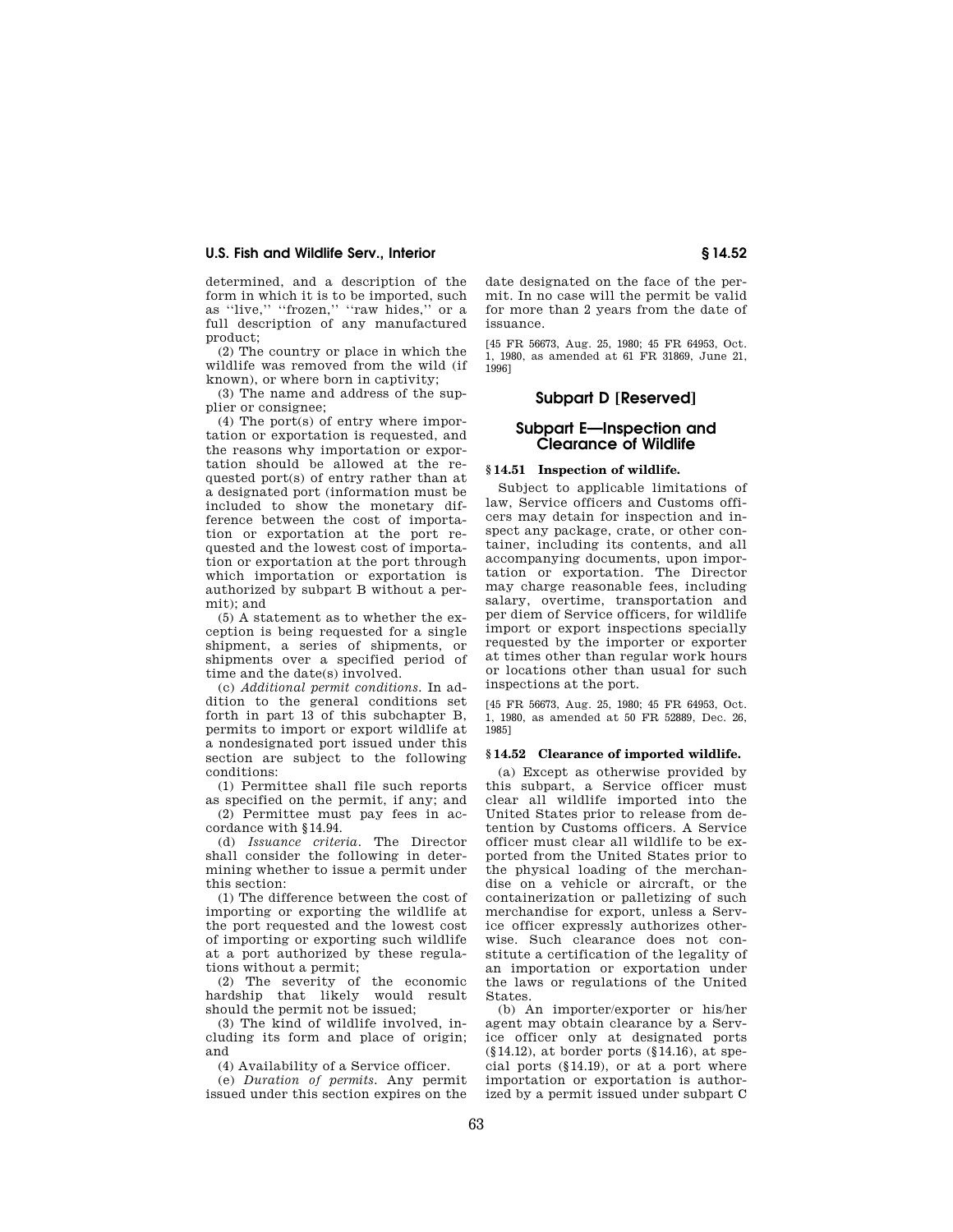of this part. An importer/exporter must return forthwith any wildlife released without a Service officer's clearance or clearance by Customs for the Service under authority of §14.54 to a port where clearance may be obtained pursuant to this subpart.

(c) To obtain clearance, the importer, exporter, or the importer's or exporter's agent will make available to a Service officer or a Customs officer acting under §14.54:

(1) All shipping documents (including bills of lading, waybills and packing lists or invoices);

(2) All permits, licenses or other documents required by the laws or regulations of the United States;

(3) All permits or other documents required by the laws or regulations of any foreign country;

(4) The wildlife being imported or exported; and

(5) Any documents and permits required by the country of export or reexport for the wildlife.

[45 FR 56673, Aug. 25, 1980; 45 FR 64953, Oct. 1, 1980, as amended at 50 FR 52889, Dec. 26, 1985; 61 FR 31869, June 21, 1996]

#### **§ 14.53 Detention and refusal of clearance.**

(a) *Detention.* Any Service officer, or Customs officer acting under §14.54, may detain imported or exported wildlife and any associated property. As soon as practicable following the importation or exportation and decision to detain, the Service will mail a notice of detention by registered or certified mail, return receipt requested, to the importer or consignee, or exporter, if known or easily ascertainable. Such notice must describe the detained wildlife or other property, indicate the reason for the detention, describe the general nature of the tests or inquiries to be conducted, and indicate that if the releasability of the wildlife has not been determined within 30 days after the date of the notice, or a longer period if specifically stated, that the Service will deem the wildlife to be seized and will issue no further notification of seizure.

(b) *Refusal of clearance.* Any Service officer may refuse clearance of imported or exported wildlife and any Customs officer acting under §14.54 may refuse clearance of imported wildlife when there are responsible grounds to believe that:

(1) A Federal law or regulation has been violated;

(2) The correct identity and country of origin of the wildlife has not been established (in such cases, the burden is upon the owner, importer, exporter, consignor, or consignee to establish such identity by scientific name to the species level or, if any subspecies is protected by the laws of this country or the country of origin to the subspecies level);

(3) Any permit, license, or other documentation required for clearance of such wildlife is not available, is not currently valid, has been suspended or revoked, or is not authentic;

(4) The importer, exporter, or the importer's or exporter's agent has filed an incorrect or incomplete declaration for importation or exportation as provided in §14.61 or §14.63; or

(5) The importer, exporter, or the importer's or exporter's agent has not paid any fee or portion of balance due for inspection fees required by §14.93 or §14.94, or penalties assessed against the importer or exporter under 50 CFR part 11. This paragraph does not apply to penalty assessments on appeal in accordance with the provisions of part 11.

[61 FR 31869, June 21, 1996]

#### **§ 14.54 Unavailability of Service officers.**

(a) *Designated ports.* All wildlife arriving at a designated port must be cleared by a Service officer prior to Customs clearance and release. When importers or their agents expect live or perishable shipments of wildlife or wildlife products or request inspection at the time of arrival, they must notify the Service at least 48 hours prior to the estimated time of arrival. However, where a Service officer is not available within a reasonable time, Customs Officers may clear live or perishable wildlife subject to post-clearance inspection and investigation by the Service.

(b) *Border and special ports.* Wildlife lawfully imported at Canadian or Mexican border ports under §14.16, or into Alaska, Puerto Rico, or the Virgin Islands, under §14.19, may, if a Service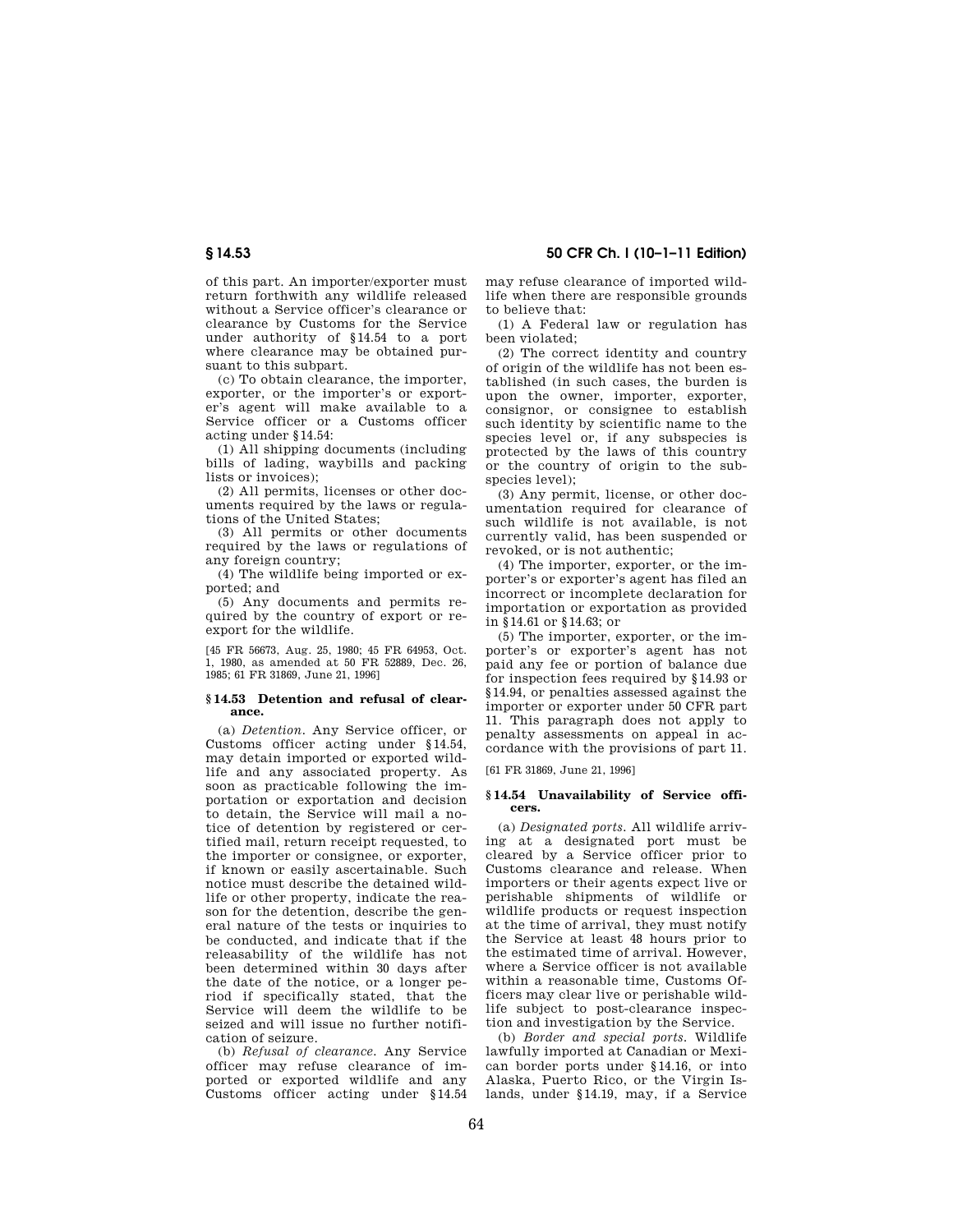officer is not available within a reasonable time, be cleared by Customs officers, subject to post-clearance inspection and investigation by the Service.

(c) *Permit imports.* Wildlife imported at a nondesignated port in accordance with the terms of a valid permit issued under subpart C of this part, may, if a Service officer is not available within a reasonable time, be cleared by Customs officers, subject to post-clearance inspection and investigation by the Service.

(d) *Personal baggage and household effects.* Wildlife lawfully imported at any port of entry under §14.15, may, if a Service officer is not available within a reasonable time, be cleared by Customs officers, subject to post-clearance inspection and investigation by the Service.

(e) *Personally owned pet birds.* Personally owned pet birds lawfully imported at a port of entry under §14.17, may, if a Service officer is not available within a reasonable time, be cleared by Customs officers, subject to post-clearance inspection and investigation by the Service.

(f) *Exports.* Exporters or their agents must notify the Service and make the shipment available for inspection at least 48 hours prior to the estimated time of exportation of any wildlife.

[45 FR 56673, Aug. 25, 1980, as amended at 61 FR 31869, June 21, 1996]

### **§ 14.55 Exceptions to clearance requirements.**

Except for wildlife requiring a permit pursuant to part 17 or 23 of this subchapter B, clearance is not required for the importation of the following wildlife:

(a) Shellfish and fishery products imported for purposes of human or animal consumption or taken in waters under the jurisdiction of the United States or on the high seas for recreational purposes;

(b) Marine mammals lawfully taken on the high seas by United States residents and imported directly into the United States; and

(c) Certain antique articles as specified in §14.22 which have been released from custody by Customs officers under 19 U.S.C. 1499.

(d) Dead, preserved, dried, or embedded scientific specimens or parts thereof, imported or exported by accredited scientists or accredited scientific institutions for taxonomic or systematic research purposes. *Except:* That this exception will not apply to any specimens or parts thereof taken as a result of sport hunting.

[45 FR 56673, Aug. 25, 1980, as amended at 61 FR 31869, June 21, 1996]

# **Subpart F—Wildlife Declarations**

#### **§ 14.61 Import declaration requirements.**

Except as otherwise provided by the regulations of this subpart, importers or their agents must file with the Service a completed Declaration for Importation or Exportation of Fish or Wildlife (Form 3–177), signed by the importer or the importer's agent, upon the importation of any wildlife at the place where Service clearance under §14.52 is requested. However, wildlife may be transshipped under bond to a different port for release from custody by Customs Service officers under 19 U.S.C. 1499. For certain antique articles as specified in §14.22, importers or their agents must file a Form 3–177 with the District Director of Customs at the port of entry prior to release from Customs custody. Importers or their agents must furnish all applicable information requested on the Form 3– 177 and the importer, or the importer's agent, must certify that the information furnished is true and complete to the best of his/her knowledge and belief.

[61 FR 49980, Sept. 24, 1996]

### **§ 14.62 Exceptions to import declaration requirements.**

(a) Except for wildlife requiring a permit pursuant to part 17 or 23 of this subchapter B, an importer or his/her agent does not have to file a Declaration for Importation or Exportation of Fish or Wildlife (Form 3–177) for importation of shellfish and fishery products imported for purposes of human or animal consumption, or taken in waters under the jurisdiction of the United States or on the high seas for recreational purposes;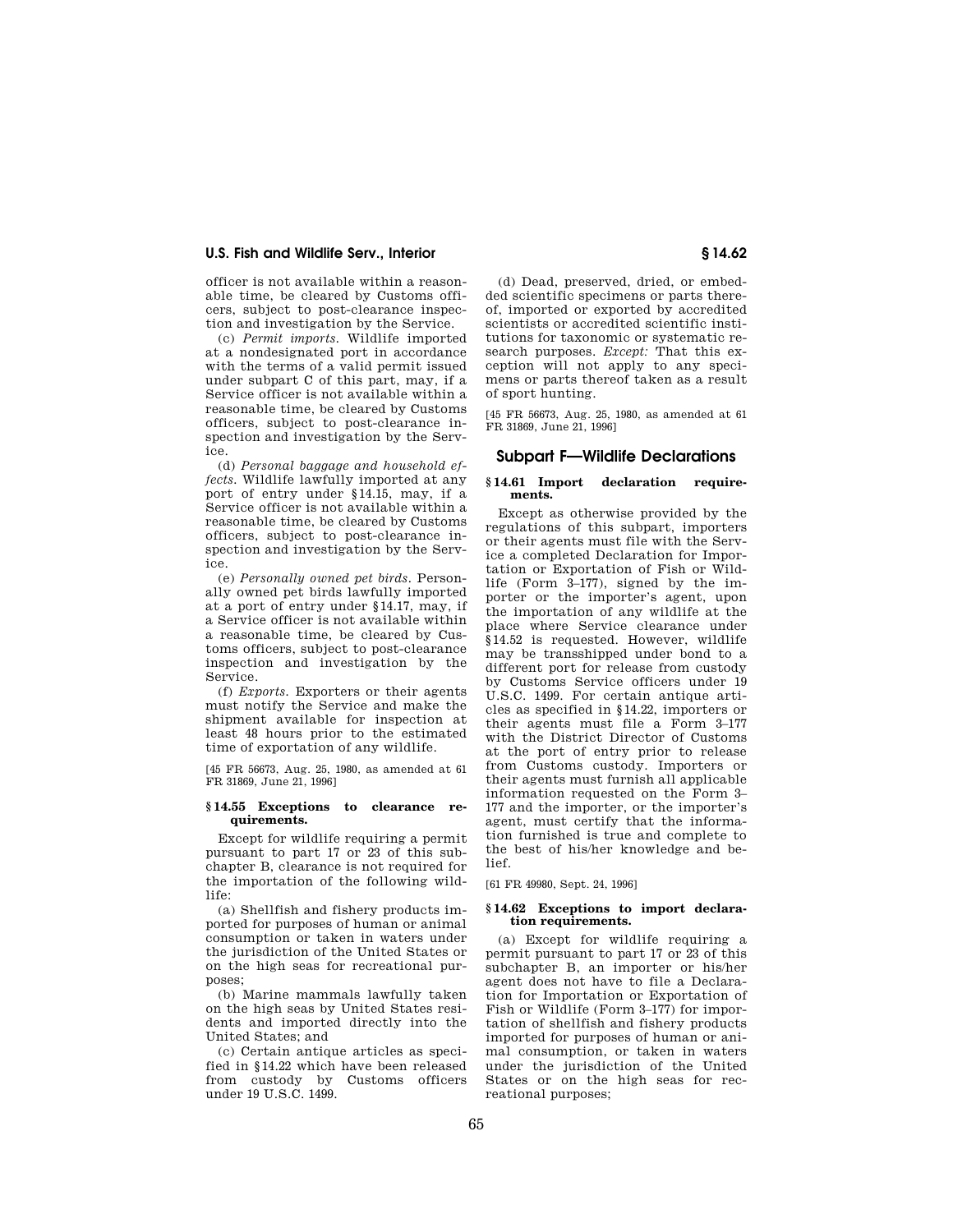(b) Except for wildlife requiring a permit pursuant to part 16, 17, 18, 21, or 23 of this subchapter B, a Declaration for Importation or Exportation of Fish or Wildlife (Form 3–177) does not have to be filed for importation of the following:

(1) Fish taken for recreational purposes in Canada or Mexico;

(2) Wildlife products or manufactured articles that are not intended for commercial use and are used as clothing or contained in accompanying personal baggage, except that an importer or his/her agent must file a Form 3–177 for raw or dressed furs; for raw, salted, or crusted hides or skins; and for game or game trophies; and

(3) Wildlife products or manufactured articles that are not intended for commercial use and are a part of a shipment of the household effects of persons moving their residence to the United States, except that an importer or his/her agent must file a declaration for raw or dressed furs and for raw, salted, or crusted hides or skins.

(c) *General declarations for certain specimens.* Notwithstanding the provisions of 14.61 and except for wildlife included in paragraph (d) of this section, an importer or his/her agent may describe in general terms on a Declaration for the Importation or Exportation of Fish or Wildlife (Form 3–177) scientific specimens imported for scientific institutions for taxonomic, systematic research, or faunal survey purposes. An importer or his/her agent must file an amended Form 3–177 within 180 days after filing of the general declaration with the Service. The declaration must identify specimens to the most accurate taxonomic classification reasonably practicable using the best available taxonomic information. The Director may grant extensions of the 180-day period.

(d) Except for wildlife requiring a permit pursuant to part 16, 17, 18, 21, 22 or 23 of this subchapter, an importer or his/her agent does not have to file a Declaration for the Importation or Exportation of Fish or Wildlife (Form 3– 177) at the time of importation for shipments of dead, preserved, dried, or embedded scientific specimens or parts thereof, imported by accredited scientists or accredited scientific institu-

# **§ 14.63 50 CFR Ch. I (10–1–11 Edition)**

tions for taxonomic or systematic research purposes. An importer or his/her agent must file a Form 3–177 within 180 days of importation with the appropriate Assistant Regional Director— Law Enforcement in the Region where the importation occurs. The declaration must identify the specimens to the most accurate taxonomic classification reasonably practicable using the best available taxonomic information, and must declare the country of origin. *Except:* That this exception will not apply to any specimens or parts thereof taken as a result of sport hunting.

[45 FR 56673, Aug. 25, 1980; 45 FR 64953, Oct. 1, 1980, as amended at 61 FR 31870, June 21, 1996]

#### **§ 14.63 Export declaration requirements.**

Except as otherwise provided by the regulations of this subpart, a completed Declaration for Importation or Exportation of Fish or Wildlife (Form 3–177) signed by the exporter, or the exporter's agent, shall be filed with the Service prior to the export of any wildlife at the port of exportation as authorized in subpart B of this part. All applicable information requested on the Form 3–177 shall be furnished, and the exporter or the exporter's agent shall certify that the information furnished is true and complete to the best of his/her knowledge and belief.

### **§ 14.64 Exceptions to export declaration requirements.**

(a) Except for wildlife requiring a permit pursuant to part 17 or 23 of this subchapter B, an exporter or his/her agent does not have to file a Declaration for Importation or Exportation of Fish or Wildlife (Form 3–177) for the exportation of shellfish and fishery products exported for purposes of human or animal consumption or taken in waters under the jurisdiction of the United States or on the high seas for recreational purposes, and does not have to file for the exportation of live aquatic invertebrates of the Class Pelecypoda (commonly known as oysters, claims, mussels, and scallops) and the eggs, larvae, or juvenile forms thereof exported for purposes of propagation, or research related to propagation.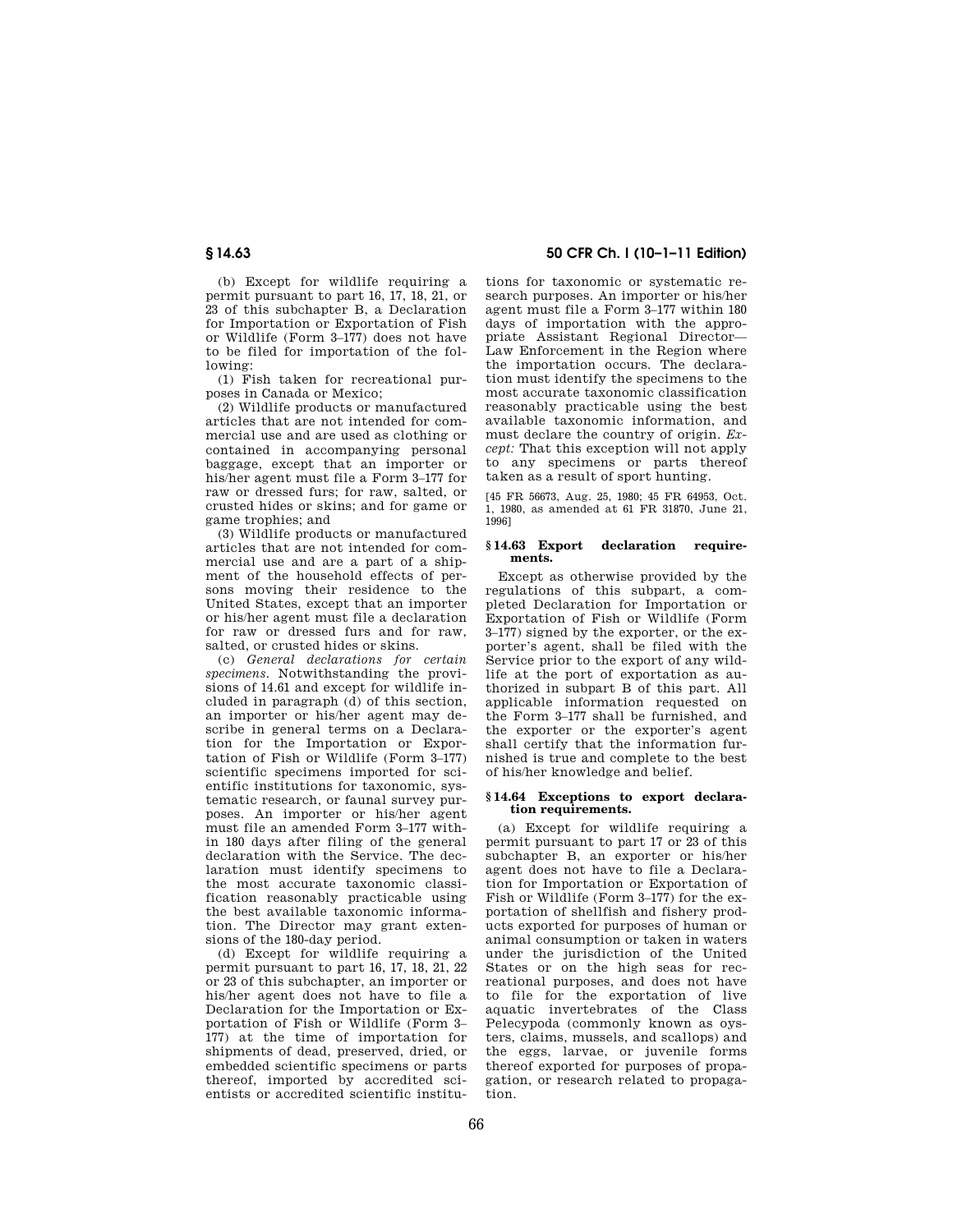(b) Except for wildlife requiring a permit pursuant to part 16, 17, 18, 21, or 23 of this subchapter B, a Declaration for the Importation or Exportation of Fish or Wildlife (Form 3–177) does not have to be filed for the exportation of the following:

(1) Wildlife that is not intended for commercial use where the value of such wildlife is under \$250;

(2) Wildlife products or manufactured articles, including game trophies, that are not intended for commercial use and are used as clothing or contained in accompanying personal baggage or are part of a shipment of the household effects of persons moving their residence from the United States; and

(3) Shipments of dead, preserved, dried, or embedded scientific specimens or parts thereof, exported by accredited scientists or accredited scientific institutions for taxonomic or systematic research purposes. An exporter or his/her agent must file a Form 3–177 within 180 days of exportation with the appropriate Assistant Regional Director— Law Enforcement in the Region where the exportation occurs. The declaration must identify the specimens to the most accurate taxonomic classification reasonably practicable using the best available taxonomic information, and must declare the country of origin. *Except:* That this exception will not apply to any specimens or parts thereof taken as a result of sport hunting.

(c) Except for wildlife requiring a period pursuant to parts 17 or 23 of this subchapter, a Declaration for the Importation or Exportation of Fish or Wildlife (Form 3–177) does not have to be filed for the exportation of live farm-raised fish and farm-raised fish eggs as defined in §14.23.

[45 FR 56673, Aug. 25, 1980, as amended at 59 FR 41714, Aug. 15, 1994; 61 FR 31870, June 21, 1996]

# **Subpart G [Reserved]**

# **Subpart H—Marking of Containers or Packages**

SOURCE: 52 FR 45341, Nov. 27, 1987, unless otherwise noted.

# **§ 14.81 Marking requirement.**

Except as otherwise provided in this subpart, no person may import, export, or transport in interstate commerce any container or package containing any fish or wildlife (including shellfish and fishery products) unless he/she marks each container or package conspicuously on the outside with both the name and address of the shipper and consignee. An accurate and legible list of its contents by species scientific name and the number of each species and whether or not the listed species are venomous must accompany the entire shipment.

[61 FR 31870, June 21, 1996]

### **§ 14.82 Alternatives and exceptions to the marking requirement.**

(a) The requirements of §14.81 may be met by complying with one of the following alternatives to the marking requirement:

(1)(i) Conspicuously marking the outside of each container or package containing fish or wildlife with the word ''fish'' or ''wildlife'' as appropriate for its contents, or with the common name of its contents by species, and

(ii) Including an invoice, packing list, bill of lading, or similar document to accompany the shipment which accurately states the name and address of the shipper and consignee, states the total number of packages or containers in the shipment, and for each species in the shipment specifies:

(A) The common name that identifies the species (examples include: Chinook (or king) salmon; bluefin tuna; and whitetail deer) and whether or not the listed species is venomous; and

(B) The number of that species (or other appropriate measure of quantity such as gross or net weight).

The invoice, packing list, bill of lading, or equivalent document must be securely attached to the outside of one container or package in the shipment or otherwise physically accompany the shipment in a manner which makes it readily accessible for inspection; or

(2) Affixing the shipper's wildlife import/export license number preceded by the three letters ''FWS'' on the outside of each container or package containing fish or wildlife, if the shipper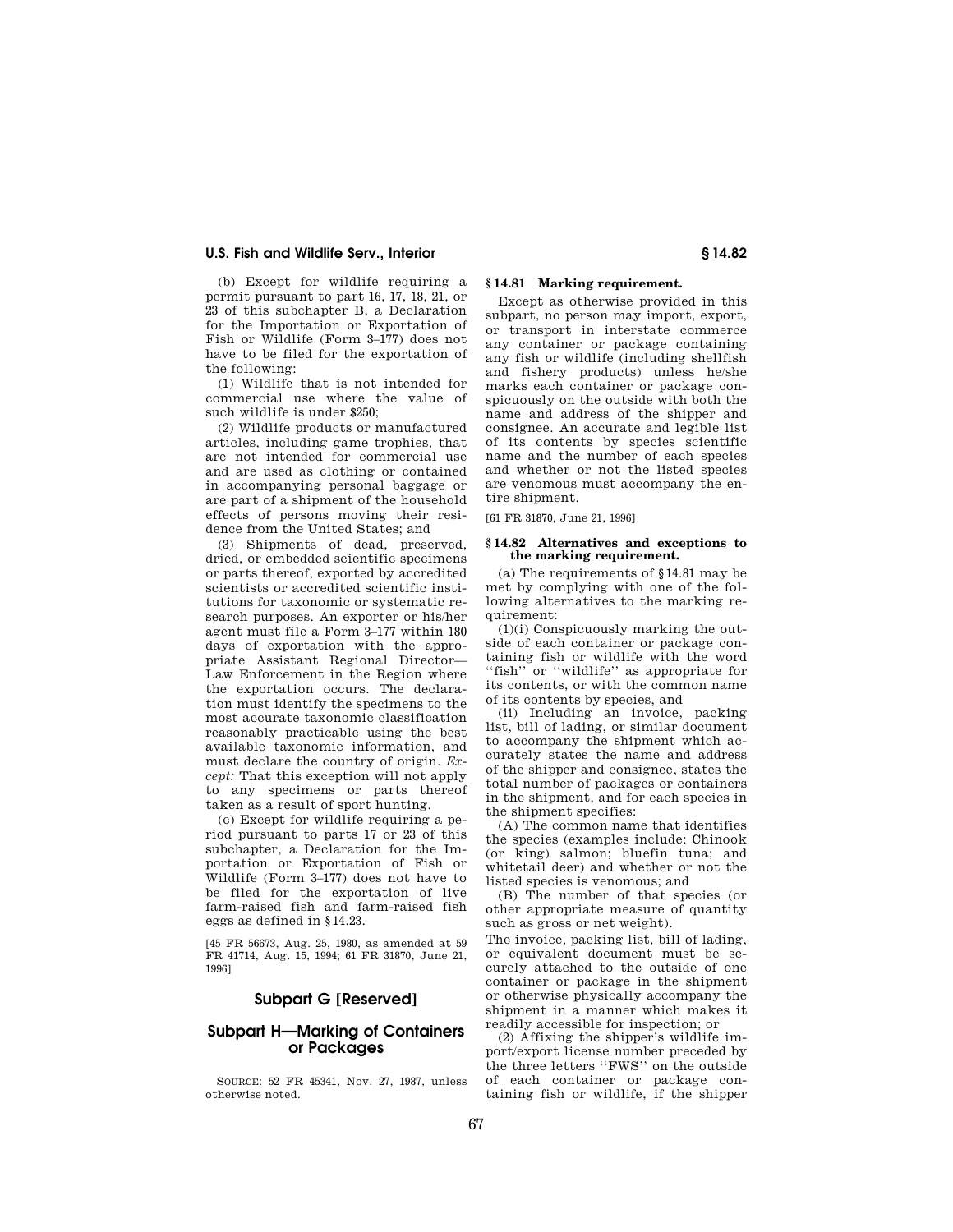68

**§ 14.91 50 CFR Ch. I (10–1–11 Edition)** 

has valid wildlife import/export license issued under authority of 50 CFR part 14. For each shipment marked in accordance with this paragraph, the records maintained under §14.93(c) must include a copy of the invoice, packing list, bill of lading, or other similar document that accurately states the information required by paragraph  $(a)(1)(ii)$  of this section.

(3) In the case of subcontainers or packages within a larger packing container, only the outermost container must be marked in accordance with this section. *Except,* that for live fish or wildlife that are packed in subcontainers within a larger packing container, if the subcontainers are numbered or labeled, the packing list, invoice, bill or lading, or other similar document, must reflect that number or label. However, each subcontainer containing a venomous species must be clearly marked as venomous.

(4) A conveyance (truck, plane, boat, etc.) is not considered a container for purposes of requiring specific marking of the conveyance itself, provided that:

(i) The fish or wildlife within the conveyance is carried loosely or is readily identifiable, and is accompanied by the document required by paragraph  $(a)(1)(ii)$  of this section, or

(ii) The fish or wildlife is otherwise packaged and marked in accordance with this subpart.

(b) The requirements of §14.81 do not apply to containers or packages containing—

(1) Fox, nutria, rabbit, mink, chinchilla, marten, fisher, muskrat, and karakul that have been bred and born in captivity, or their products, if a signed statement certifying that the animals were bred and born in captivity accompanies the shipping documents;

(2) Fish or shellfish contained in retail consumer packages labeled pursuant to the Food, Drug and Cosmetic Act, 21 U.S.C. 301 *et seq.*; or

(3) Fish or shellfish that are landed by, and offloaded from, a fishing vessel (whether or not the catch has been carried by the fishing vessel interstate), as

long as the fish or shellfish remain at the place where first offloaded.

(Approved by the Office of Management and Budget under control number 1018–0022)

[52 FR 45341, Nov. 27, 1987, as amended at 61 FR 31871, June 21, 1996]

# **Subpart I—Import/Export Licenses and Inspection Fees**

SOURCE: 73 FR 74628, Dec. 9, 2008, unless otherwise noted.

#### **§ 14.91 When do I need an import/export license?**

(a) The Endangered Species Act (16 U.S.C. 1538(d)(1)) makes it unlawful for any person to engage in business as an importer or exporter of certain fish or wildlife without first having obtained permission from the Secretary. For the purposes of this subchapter, engage in business means to import or export wildlife for commercial purposes.

(b) Except as provided in §14.92, if you engage in the business of importing or exporting wildlife for commercial purposes (see §14.4), you must obtain an import/export license prior to importing or exporting your wildlife shipment.

(c) The following table includes some examples of when an import/export license is required:

| If I import into the United States or ex-<br>port from the United States                                                                            | . do I need an<br>import/export<br>license? |
|-----------------------------------------------------------------------------------------------------------------------------------------------------|---------------------------------------------|
| (1) Wildlife in the form of products such<br>as garments, bags, shoes, boots, jew-<br>elry, rugs, trophies, or curios for com-<br>mercial purposes. | Yes.                                        |
| (2) Wildlife in the form of hides, furs, or<br>skins for commercial purposes.                                                                       | Yes.                                        |
| (3) Wildlife in the form of food for com-<br>mercial purposes.                                                                                      | Yes.                                        |
| (4) As an animal dealer, animal broker,<br>pet dealer, or pet or laboratory sup-<br>plier.                                                          | Yes.                                        |
| (5) As an individual owner of a person-<br>ally owned live wildlife pet for personal<br>use.                                                        | No.                                         |
| (6) As a collector or hobbyist for per-<br>sonal use.                                                                                               | No.                                         |
| (7) As a collector or hobbyist for com-<br>mercial purposes, including sale, trade<br>or barter.                                                    | Yes.                                        |
| (8) As a laboratory researcher or bio-<br>medical supplier for commercial pur-<br>poses.                                                            | Yes.                                        |
|                                                                                                                                                     |                                             |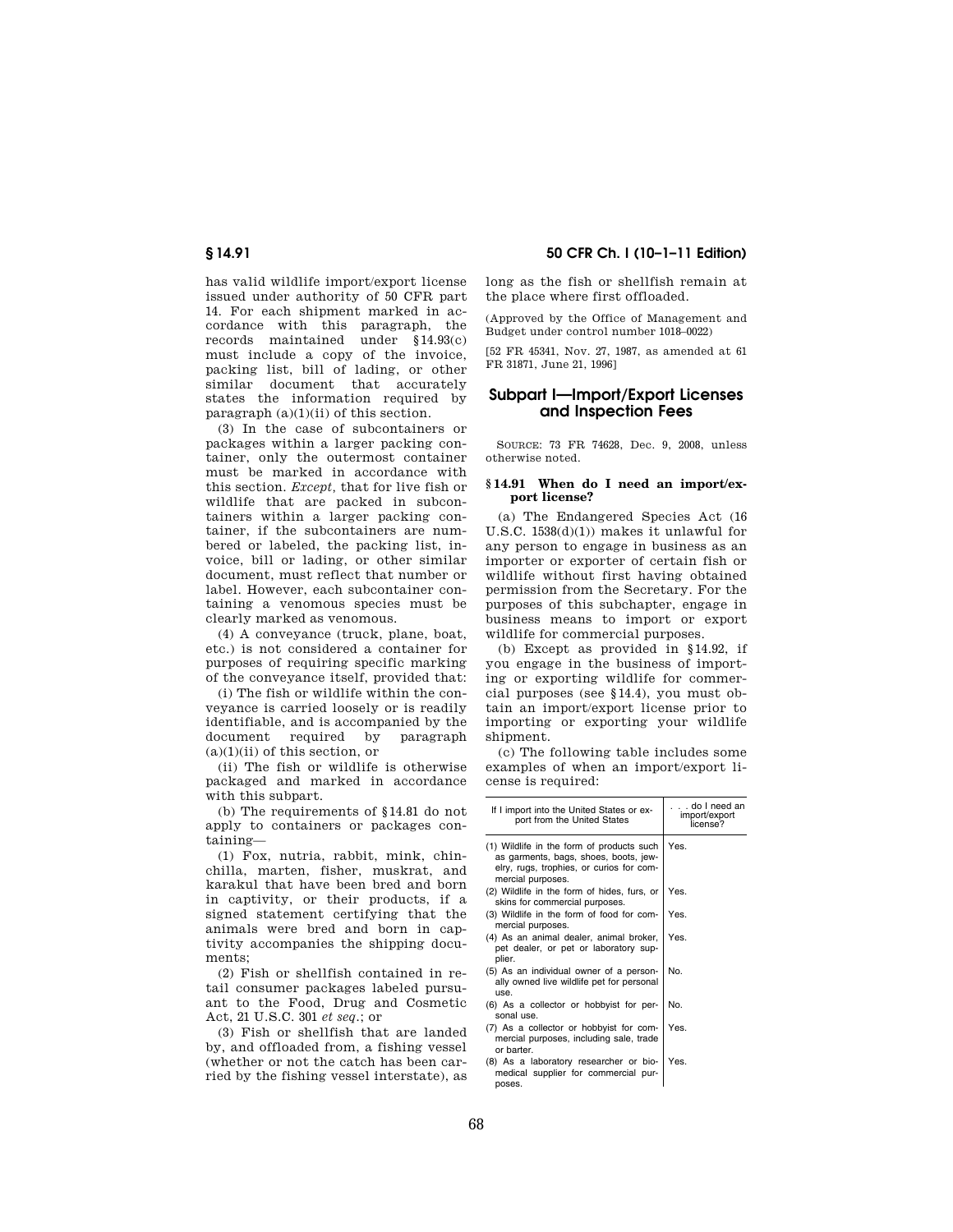| If I import into the United States or ex-<br>port from the United States                                                                                                                                                 | . do I need an<br>import/export<br>license? |
|--------------------------------------------------------------------------------------------------------------------------------------------------------------------------------------------------------------------------|---------------------------------------------|
| (9) As a customs broker or freight for-<br>warder engaged in business as a dis-<br>patcher, handler, consolidator,<br>or<br>transporter of wildlife or if I file docu-<br>ments with the Service on behalf of<br>others. | No.                                         |
| (10) As a common carrier engaged in<br>business as a transporter of wildlife.                                                                                                                                            | No.                                         |
| (11) As a taxidermist, outfitter, or quide<br>importing or exporting my own hunting<br>trophies for commercial purposes.                                                                                                 | Yes.                                        |
| (12) As a taxidermist, outfitter, or quide<br>transporting or shipping hunting tro-<br>phies for clients or customers.                                                                                                   | No.                                         |
| (13) As a U.S. taxidermist receiving a<br>U.S. client's personal hunting trophies<br>after import clearance for processing.                                                                                              | No.                                         |
| (14) As a U.S. taxidermist importing wild-<br>life from or exporting wildlife to foreign<br>owners who are requesting my serv-<br>ices.                                                                                  | Yes.                                        |
| (15) As a foreign owner of wildlife ex-<br>porting my personal hunting trophies<br>from the United States to my home.                                                                                                    | No.                                         |
| (16) As a circus for exhibition or resale<br>purposes.                                                                                                                                                                   | Yes.                                        |
| (17) As a Federal, State, municipal, or<br>tribal agency.                                                                                                                                                                | No.                                         |
| (18) As a public museum, or public sci-<br>entific or educational institution for<br>noncommercial research<br>edu-<br>or<br>cational purposes.                                                                          | No.                                         |

#### **§ 14.92 What are the exemptions to the import/export license requirement?**

(a) *Certain wildlife.* Any person may engage in business as an importer or exporter of the following types of wildlife without obtaining an import/export license:

(1) Shellfish (see §10.12 of this chapter) and nonliving fishery products that do not require a permit under parts 16, 17, or 23 of this subchapter, and are imported or exported for purposes of human or animal consumption or taken in waters under the jurisdiction of the United States or on the high seas for recreational purposes;

(2) Live farm-raised fish and farmraised fish eggs of species that do not require a permit under parts 16, 17, or 23 of this subchapter, that meet the definition of ''bred-in-captivity'' as stated in §17.3 of this subchapter and that are for export only; and

(3) Live aquatic invertebrates of the Class Pelecypoda, commonly known as oysters, clams, mussels, and scallops, and their eggs, larvae, or juvenile forms, that do not require a permit under parts 16, 17, or 23 of this subchapter, and are exported only for the

purposes of propagation or research related to propagation; and

(4) Pearls that do not require a permit under parts 16, 17, or 23 of this subchapter.

(b) *Certain persons.* (1) The following persons may import or export wildlife without obtaining an import/export license, provided that these persons keep records that will fully and correctly describe each importation or exportation of wildlife made by them and the subsequent disposition made by them with respect to the wildlife.

(i) Public museums, or other public, scientific, or educational institutions, importing or exporting wildlife for noncommercial research or educational purposes; and

(ii) Federal, State, tribal, or municipal agencies.

(2) Subject to applicable limitations of law, duly authorized Service officers at all reasonable times will, upon notice, be given access to these persons' places of business, an opportunity to examine their inventory of imported wildlife or the wildlife to be exported. the records described in paragraph (1) of this section, and an opportunity to copy those records.

### **§ 14.93 How do I apply for an import/ export license?**

(a) *Application form.* You must submit a completed FWS Form 3–200–3, including the certification found on the form and in §13.12(a) of this subchapter, to the appropriate regional Special Agent in Charge under the provisions of this subpart and part 13 of this subchapter.

(b) *Import/export license conditions.* In addition to the general permit conditions in part 13 of this subchapter, you must comply with the following conditions:

(1) You must comply with all requirements of this part, all other applicable parts of this subchapter, and any specific conditions or authorizations described on the face of, or on an annex to, the import/export license;

(2) You must pay all applicable license and inspection fees as required in §14.94;

(3) You are responsible for providing current contact information to us, including a mailing address where you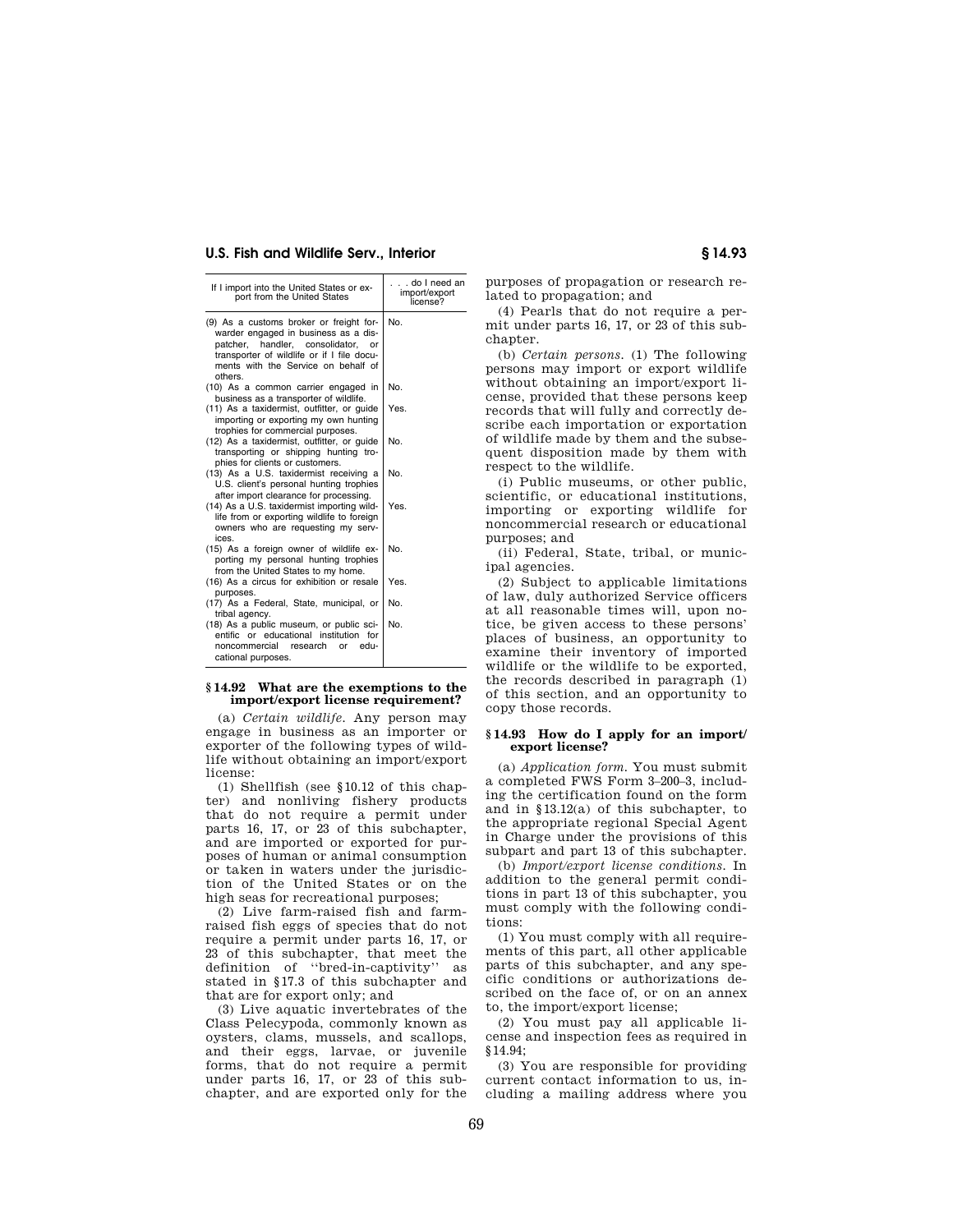chapter. **§ 14.94 What fees apply to me?**  (a) *Import/export license application fees.* You must pay the application and

(3) You repeatedly import or export certain types of wildlife without meeting the requirements of this part or other applicable parts of this sub-

amendment fees, as defined in §13.11(d)(4), for any required import/export license processed under §14.93 and part 13 of this subchapter.

(b) *Designated port exception permit application fees.* You must pay the application and amendment fees, as defined in  $$13.11(d)(4)$ , for any required designated port exception permit processed under subpart C of this part.

(c) *Designated port base inspection fees.*  Except as provided in paragraph (k) of this section, an import/export license holder must pay a base inspection fee, as defined in §14.94(h)(1), for each wildlife shipment imported or exported at a designated port or a port acting as a designated port. You can find a list of

**§ 14.94 50 CFR Ch. I (10–1–11 Edition)** 

wildlife. An import/export license is in addition to, and does not supersede, any other license, permit, or requirement established by Federal, State, or tribal law for the import or export of

(c) *Duration of import/export license.*  Any import/export license issued under this section expires on the date shown on the face of the import/export license. In no case will the import/export license be valid for more than 1 year

(d) *Issuance, denial, suspension, revocation, or renewal of import/export license.* We may deny, suspend, revoke, restrict, or deny renewal of an import/ export license to any person named as the holder, or a principal officer or agent of the holder, under any of the criteria described in part 13 of this chapter or under the following criteria: (1) Failure to pay fees, penalties, or

(2) You repeatedly fail to notify our Service officers at the appropriate port at least 48 hours prior to the estimated time of arrival of a live or perishable wildlife shipment under § 14.54(a) or at least 48 hours prior to the estimated time of exportation of any wildlife

after the date of issuance.

costs required by this part;

under §14.54(f);

wildlife.

will receive all official notices the Service sends;

(4) You must keep, in a U.S. location, the following records that completely and correctly describe each import or export of wildlife that you made under the import/export license and, if applicable, any subsequent disposition that you made of the wildlife, for a period of 5 years:

(i) A general description of the wildlife, such as "live," "raw hides," "fur garments," "leather goods," "footwear,'' or ''jewelry'';

(ii) The quantity of the wildlife, in numbers, weight, or other appropriate measure;

(iii) The common and scientific names of the wildlife;

(iv) The country of origin of the wildlife, if known, as defined in §10.12 of this subchapter;

(v) The date and place the wildlife was imported or exported;

(vi) The date of the subsequent disposition, if applicable, of the wildlife and the manner of the subsequent disposition, whether by sale, barter, consignment, loan, delivery, destruction, or other means;

(vii) The name, address, telephone, and e-mail address, if known, of the person or business who received the wildlife;

(viii) Copies of all permits required by the laws and regulations of the United States; and

(ix) Copies of all permits required by the laws of any country of export, reexport, or origin of the wildlife.

(5) You must, upon notice, provide authorized Service officers with access to your place(s) of business at all reasonable times and give us an opportunity to examine your inventory of imported wildlife or the wildlife to be exported, the records required to be kept by paragraph (b)(4) of this section, and an opportunity to copy these records subject to applicable limitations of the law;

(6) You must submit a report containing the information you must keep in paragraph (b)(4) of this section within 30 days of receiving a written request from us; and

(7) An import/export license gives you general permission to engage in business as an importer or exporter of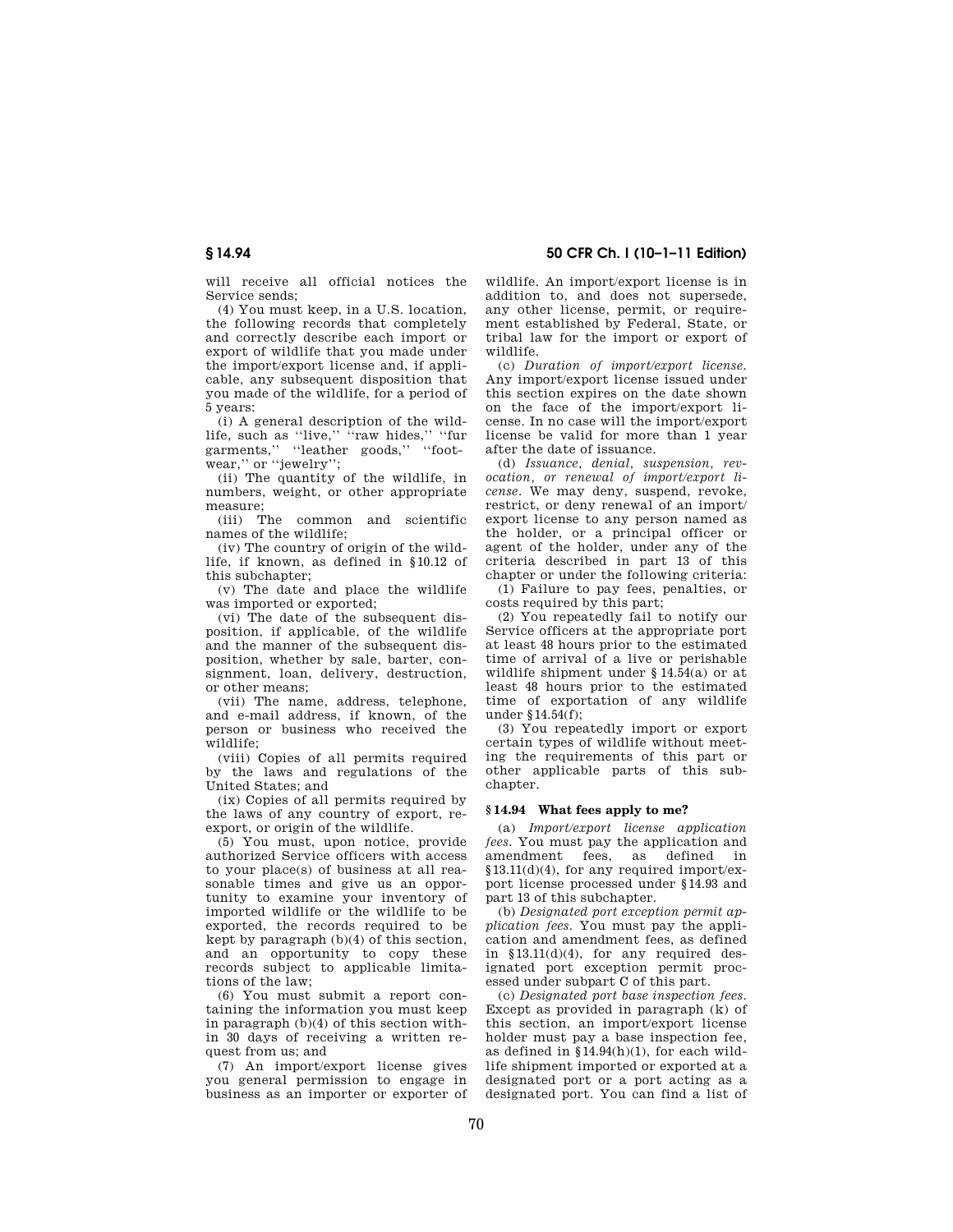designated ports in §14.12 and the criteria that allow certain ports to act as designated ports in §§14.16–14.19, §14.22, and §14.24 of this part.

(d) *Staffed nondesignated port base inspection fees.* You must pay a nondesignated port base inspection fee, as defined in §14.94(h)(2), for each wildlife shipment imported or exported at a staffed nondesignated port, using a designated port exception permit issued under subpart C of this part. This fee is in place of, not in addition to, the designated port base fee.

(e) *Nonstaffed, nondesignated port base inspection fees.* You must pay a nondesignated port base inspection fee, as defined in §14.94(h)(3), for each wildlife shipment imported or exported at a nonstaffed, nondesignated port using a designated port exception permit issued under subpart C of this part. You must also pay all travel, transportation, and per diem costs associated with inspection of the shipment. These fees are in place of, not in addition to, the designated port base fee. The Service will prorate charges for travel, transportation, and per diem costs if multiple importers or exporters require inspection at the same time at the same location. All applicable base and premium fees apply to each shipment.

(f) *Premium inspection fees.* You must pay a premium inspection fee in addition to any base inspection fees required in paragraphs  $(c)$ ,  $(d)$ , and  $(e)$  of this section, as defined in  $$14.94(h)(4)$ , for the following types of shipments:

(1) Except as provided in paragraph (k) of this section, any shipment containing live or protected species, as defined in  $$14.94(h)(4)$ , imported or exported by an import/export license holder at a designated port or a port acting as a designated port. You can find a list of designated ports in §14.12 and the criteria that allow certain ports to act as designated ports in §§14.16–14.19, §14.22, and §14.24;

(2) Any shipment containing live or<br>protected species, as defined in defined in §14.94(h)(4), imported or exported via air, ocean, rail, or truck cargo, by persons not requiring an import/export license under §14.91, at a designated port or a port acting as a designated port. You can find a list of designated ports in §14.12 and the criteria that allow certain ports to act as designated ports in §§14.16–14.19, §14.22, and §14.24;

(3) Any shipment containing live or protected species, as defined in §14.94(h)(4), imported or exported at a nondesignated port using a designated port exception permit issued under subpart C of this part.

(4) You must pay two premium inspection fees in addition to any base inspection fees required in paragraphs (c), (d), and (e) of this section, as defined in §14.94(h)(4), if your wildlife shipment contains live and protected species

(g) *Overtime fees.* You must pay fees for any inspections, including travel time, that begin before normal working hours, that extend beyond normal working hours, or are on a Federal holiday, Saturday, or Sunday.

(1) Overtime fees are in addition to any base inspection fees or premium inspection fees required for each shipment. We will charge these fees regardless of whether or not you have an import/export license.

(2) Our ability to perform inspections during overtime hours will depend upon the availability of Service personnel. If we cannot perform an inspection during normal working hours, we may give you the option of requesting an overtime inspection.

(3) The overtime fee is calculated using a 2-hour minimum plus any actual time in excess of the minimum. It incorporates the actual time to conduct an inspection and the travel time to and from the inspection location.

(4) The Service will charge any overtime, including travel time, in excess of the minimum in quarter-hour increments of the hourly rate. The Service will round up an inspection time of 10 minutes or more beyond a quarter-hour increment to the next quarter-hour and will disregard any time over a quarterhour increment that is less than 10 minutes.

(5) The Service will charge only one overtime fee when multiple shipments are consigned to or are to be exported by the same importer or exporter and we inspect all at the same time at one location. The overtime fee will consist of one 2-hour minimum or the actual time for inspection of all the applicable shipments, whichever is greater. All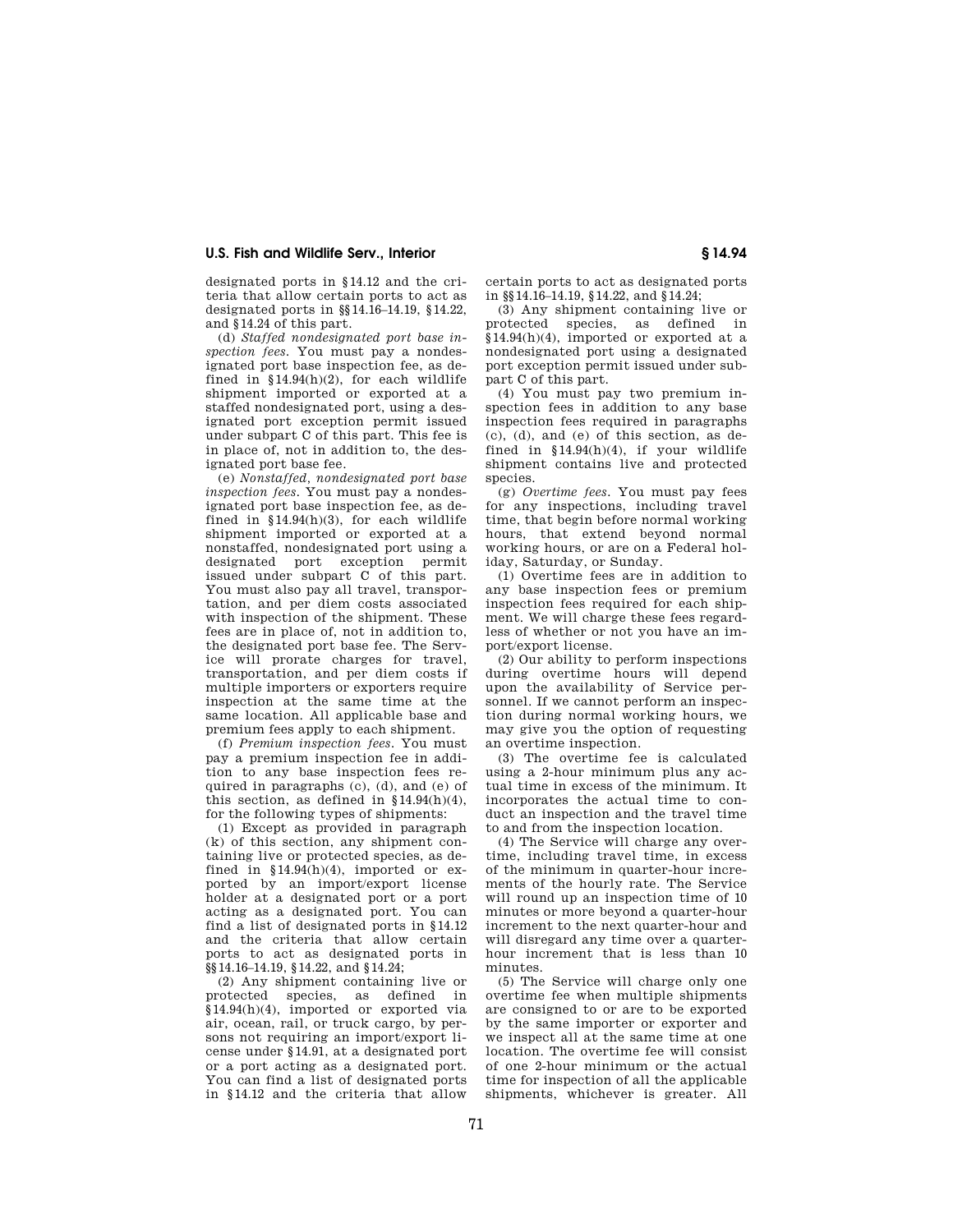applicable base and premium fees will apply to each shipment.

(6) We will charge 1 hour of time at 11⁄2 times the hourly labor rate for inspections beginning less than 1 hour before normal working hours.

(7) We will charge a minimum of 2 hours of time at an hourly rate of  $1\frac{1}{2}$ times the average hourly labor rate for

# **§ 14.94 50 CFR Ch. I (10–1–11 Edition)**

inspections outside normal working hours, except for inspections performed on a Federal holiday.

(8) We will charge a minimum of 2 hours of time at an hourly rate of 2 times the average hourly labor rate for inspections performed on a Federal holiday.

(h) *Fee schedule.* 

|                                                                                                                                                 | Fee cost per shipment per year |                           |                           |                           |                           |
|-------------------------------------------------------------------------------------------------------------------------------------------------|--------------------------------|---------------------------|---------------------------|---------------------------|---------------------------|
| Inspection fee schedule<br>2008<br>2009                                                                                                         | 2010                           | 2011                      | 2012 and<br>beyond        |                           |                           |
| (1) Designated port base inspection fee<br>(see § 14.94 (c)).                                                                                   | $$85$                          | $$87$                     | \$89                      | $$91$                     | \$93.                     |
| (2) Staffed nondesignated port base inspec-<br>tion fee (see § 14.94(d)).                                                                       | $$133$                         | $$136$                    | $$139$                    | $$142$                    | \$145.                    |
| (3) Nonstaffed nondesignated port base in-<br>spection fee (see $§ 14.94(e)$ ).<br>(4) Premium inspection fee at any port (see<br>$$14.94(f)$ : | $$133$                         |                           |                           | $$142$                    | \$145.                    |
| (i) Protected species. Any species<br>that requires a permit under<br>parts 15, 16, 17, 18, 21, 22, or<br>23 of this chapter;.                  |                                |                           | $$56$                     | $$74$                     | \$93.                     |
| (ii) Live species. Any live wildlife,<br>including live viable eggs and<br>live pupae.<br>(5)<br>Overtime<br>inspection<br>fee<br>(see          | $$19$                          | $$37$                     | $$56$                     | $$74$                     | \$93.                     |
| $§ 14.94(q)$ :<br>(i) Inspections beginning less than<br>1 hour before normal work hours.                                                       | $$48$                          | $$49$                     | $$51$                     | $$52$                     | \$53.                     |
| (ii) Inspections after normal work<br>hours, including Saturday and<br>Sunday. (2 hour<br>minimum<br>charge plus fee for additional<br>time).   | \$96 min. $+$<br>\$48/hr.      | \$98 min. $+$<br>\$49/hr. | $$101 min. +$<br>\$51/hr. | $$103 min. +$<br>\$52/hr. | $$105 min. +$<br>\$53/hr. |
| (iii) Inspections on Federal holi-<br>days. (2 hour minimum charge<br>plus fee for additional time).                                            | $$128$ min. +<br>\$64/hr.      | $$131 min.+$<br>\$65/hr.  | $$133$ min. +<br>\$67/hr. | $$136 min. +$<br>\$68/hr. | $$139$ min. +<br>\$70/hr. |

(i) The Service will not refund any fee or any portion of any license or inspection fee or excuse payment of any fee because importation, exportation, or clearance of a wildlife shipment is refused for any reason.

(j) All base inspection fees, premium inspection fees, and overtime fees will apply regardless of whether or not a physical inspection of your wildlife shipment is performed, and no fees will be prorated except as provided in paragraphs (e) and (g)(5) of this section.

(k) *Exemptions to inspection fees*—(1) *Certain North American-origin wild mammal furs or skins.* Wildlife shipments that meet all of the following criteria are exempt from the designated port base inspection fee (however, these shipments are not exempt from the designated port overtime fees or the import/export license application fee):

(i) The wildlife is a raw fur; raw, salted, or crusted hide or skin; or a separate fur or skin part, lawfully taken from the wild in the United States, Canada, or Mexico that does not require permits under parts 17, 18, or 23 of this chapter; and

(ii) You, as the importer or exporter, or a member of your immediate family, such as your spouse, parents, siblings, and children, took the wildlife from the wild and are shipping the wildlife between the United States and Canada or Mexico; and

(iii) You have not previously bought or sold the wildlife described in paragraph  $(k)(1)(i)$  of this section, and the shipment does not exceed 100 raw furs; raw, salted, or crusted hides or skins; or fur or skin parts; and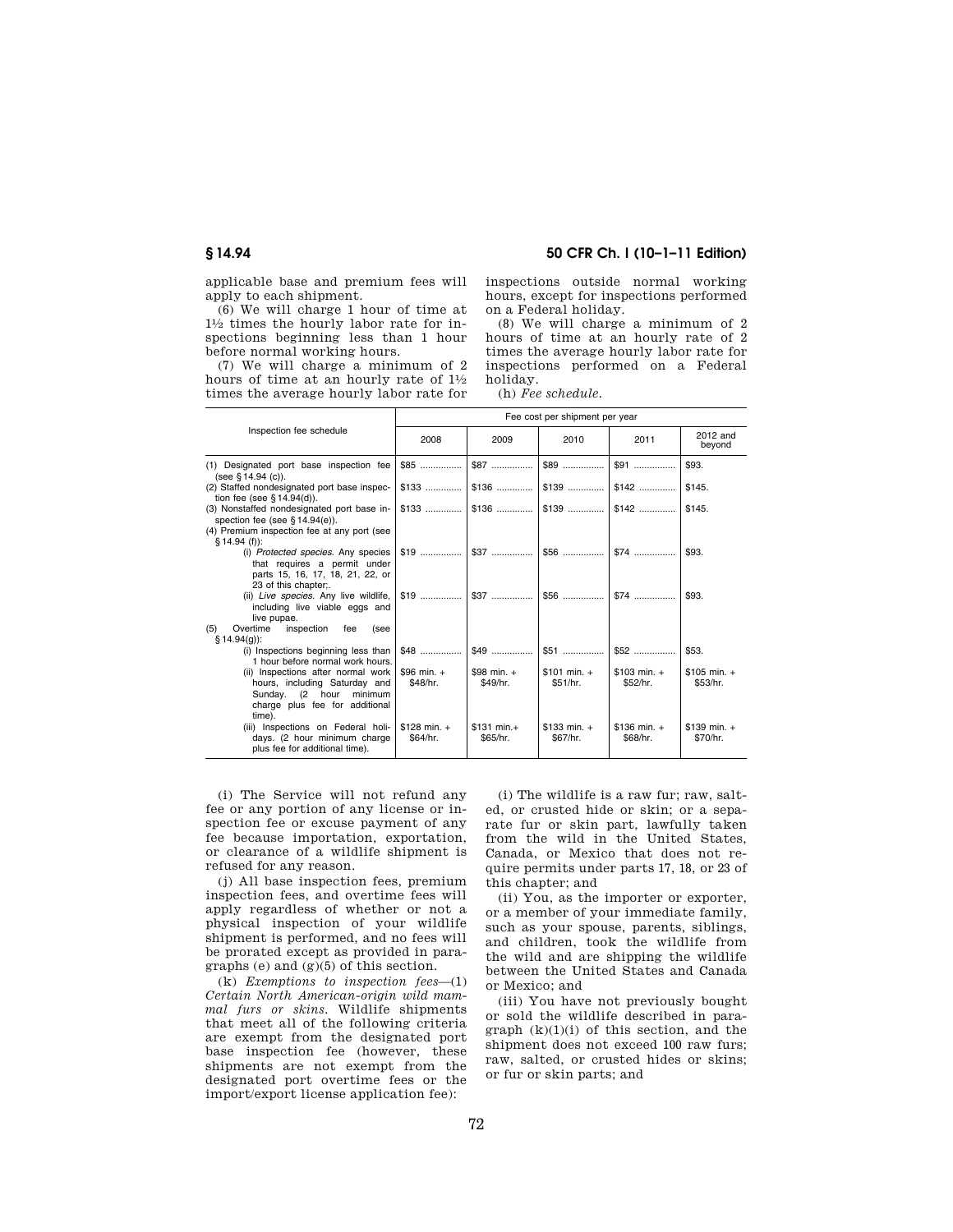(iv) You certify on Form 3–177, Declaration for Importation or Exportation of Fish or Wildlife, that your shipment meets all the criteria in this section.

(2) You do not have to pay base inspection fees, premium inspection fees, or overtime fees if you are importing or exporting wildlife that is exempt from import/export license requirements as defined in §14.92(a) or you are importing or exporting wildlife as a government agency as defined in  $§14.92(b)(1)(ii).$ 

(3) You do not have to pay base inspection fees, premium inspection fees, or overtime fees if you are importing or exporting wildlife that meets the criteria for ''domesticated animals'' as defined in §14.4.

# **Subpart J—Standards for the Humane and Healthful Transport of Wild Mammals and Birds to the United States**

SOURCE: 57 FR 27108, June 17, 1992, unless otherwise noted.

# **§ 14.101 Purposes.**

The purpose of this subpart is to prescribe requirements necessary to ensure that live wild mammals and birds shipped to the United States arrive alive, healthy, and uninjured, and that transportation of such animals occurs under humane and healthful conditions. These regulations implement section 9(d) of the Lacey Act Amendments of 1981.

# **§ 14.102 Definitions.**

In addition to the definitions contained in part 10 of subchapter B of this chapter, in this subpart—

*Ambient air temperature* means the temperature of the air surrounding a primary enclosure containing a wild mammal or bird.

*Auxiliary ventilation* means cooling or air circulation provided by such means as vents, fans, blowers, or air conditioning.

*Carrier* means any person operating an airline, railroad, motor carrier, shipping line, or other enterprise engaged in the business of transporting any wild mammal or bird for any purpose including exhibition and for any person, including itself.

*Communicable disease* means any contagious, infectious, or transmissible disease of wild mammals or birds.

*Conveyance* means any vehicle, vessel, or aircraft employed to transport an animal between its origin and destination.

*Do not tip* means do not excessively rock or otherwise move from a vertical to a slanting position, knock over, or upset.

*Handle* means feed, manipulate, crate, shift, transfer, immobilize, restrain, treat, or otherwise control the movement or activities of any wild mammal or bird.

*Holding area* means a designated area at or within a terminal facility that has been specially prepared to provide shelter and other requirements of wild mammals or birds being transported to the United States and in which such mammals or birds are maintained prior to, during, or following such shipment.

*Kept clean* means maintained free from dirt, trash, refuse, excreta, remains from other cargo, and impurities of any type.

*Marine mammal* means an individual of a species of the orders Cetacea, Pinnipedia, or Sirenia, or a polar bear (*Ursus maritimus*) or sea otter (*Enhydra lutris*).

*Noncompatible* means not capable of existing together in harmony.

*Nonhuman primate* means any nonhuman member of the order Primates.

*Normal rigors of transportation* means the stress that a wild animal can be expected to experience as a result of exposure to unaccustomed surroundings, unfamiliar confinement, caging, unfamiliar sounds, motion, and other conditions commonly encountered during transport.

*Primary enclosure* means any structure used to restrict a mammal or bird to a limited amount of space, such as a cage, room, pen, run, stall, pool, or hutch.

*Professionally accepted standards*  means a level of practice established as acceptable by a body of qualified persons of the veterinary medical profession.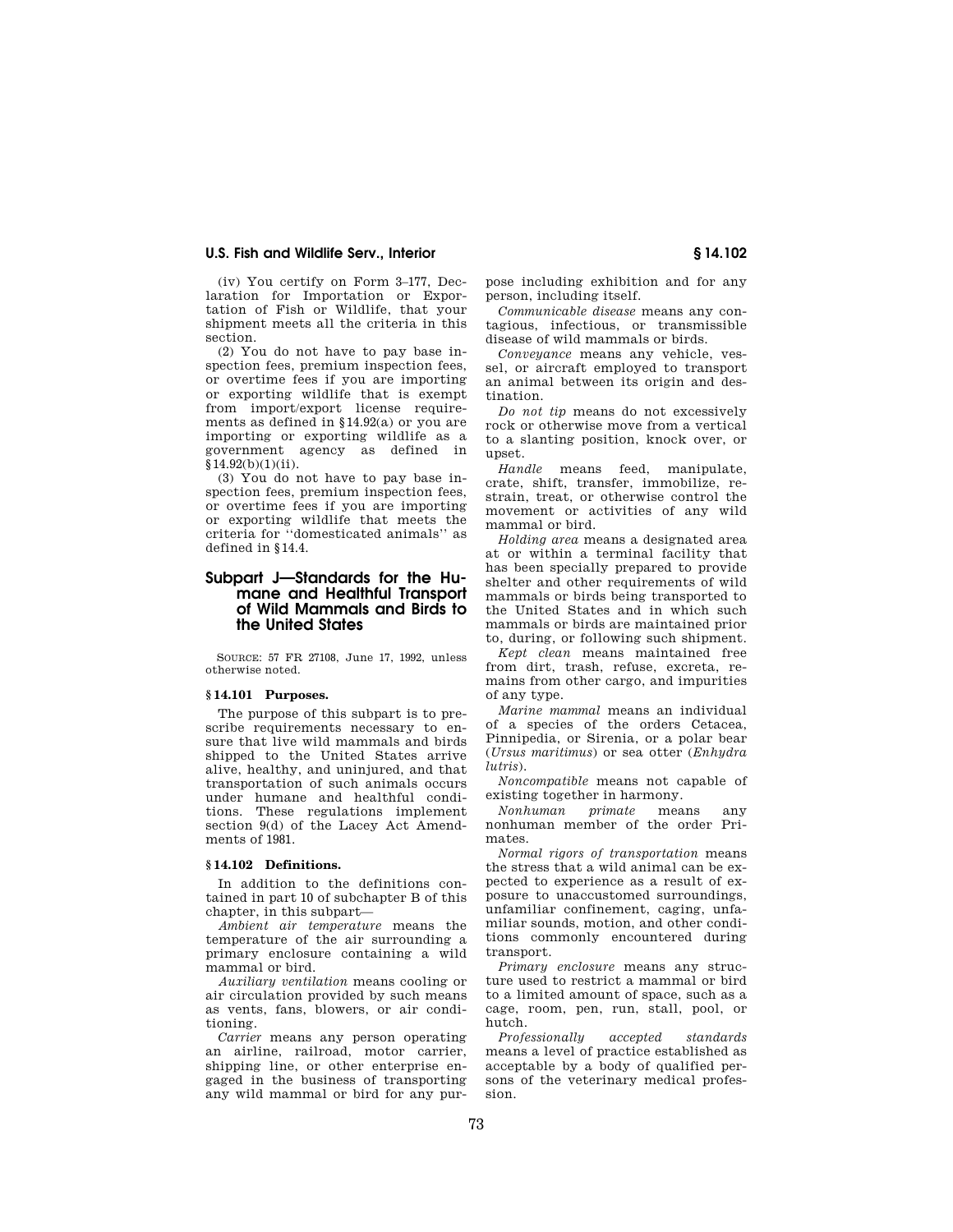*Psychological trauma* means an episode of exposure to stressful conditions resulting in significant behavioral abnormality including, but not limited to, manifestations of unaccustomed aggressiveness, self-mutilation, or refusal of food or water.

*Raptor* means a live migratory bird of the order Falconiformes or the order **Strigiformes** 

*Sanitize* means to make physically clean and, as far as possible, free of toxic or infectious agents injurious to the health of wild mammals or birds.

*Scheduled departure time* means the time listed on a timetable of departures and arrivals or, in the absence of a timetable, the time of departure agreed to by a carrier and shipper.

*Shipper* means any person, other than a carrier, involved in the transport of wild animals to the United States regardless of the purpose of such transport; e.g., exporter, importer, or agent.

*Terrestrial mammals* means mammals other than marine mammals.

*Transport* means to move, convey, carry, or ship by any means, or to deliver or receive for the purpose of movement, carriage, or shipment, by air, land, or sea.

*Transporting device* means any vehicle or device used to transport an animal between a conveyance and a terminal facility, in and around a terminal facility of a carrier, or within a conveyance.

*Unweaned* means a bird or mammal incapable of feeding itself independently.

*Wild* means the same as fish or wildlife, as defined in §10.12 of this chapter.

## **§ 14.103 Prohibitions.**

Unless the requirements of this subpart are fully satisfied and all other legal requirements are met, it is unlawful for any person to transport to the United States, cause to be transported to the United States, or allow to be transported to the United States any live wild mammal or bird. It shall be unlawful for any person to import, to transport, or to cause or permit to be transported to the United States any wild mammal or bird under inhumane or unhealthful conditions or in violation of this subpart J.

# **§ 14.103 50 CFR Ch. I (10–1–11 Edition)**

# **§ 14.104 Translations.**

Any certificate or document required by this subpart to accompany a mammal or bird transported to the United States and written in a foreign language must be accompanied by an accurate English translation.

## **§ 14.105 Consignment to carrier.**

(a) No carrier shall accept any live wild mammal or bird for transport to the United States that has not been examined within 10 days prior to commencement of transport to the United States by a veterinarian certified as qualified by the national government of the initial country from which the mammal or bird is being exported. If the national government of such country does not certify veterinarians, then the veterinarian must be certified or licensed by a local government authority designated by the national government as authorized to certify veterinarians.

(b)(1) A certificate of veterinary medical inspection, signed by the examining veterinarian, stating that the animal has been examined, is healthy, appears to be free of any communicable disease, and is able to withstand the normal rigors of transport must accompany the mammal or bird; the certificate should include the veterinarian's license number, certification number, or equivalent. A mammal in the last third of its pregnancy, if this is detectable using professionally accepted standards, shall not be accepted for transport to the United States except for medical treatment and unless the examining veterinarian certifies in writing that the animal has been examined, the state of pregnancy has been evaluated, and that, despite the medical condition requiring treatment, the animal is physically able to withstand the normal rigors of transportation to the United States.

(2) A nursing mother with young, an unweaned mammal unaccompanied by its mother, or an unweaned bird shall be transported only if the primary purpose is for needed medical treatment and upon certification in writing by the examining veterinarian that the treatment is necessary and the animal is able to withstand the normal rigors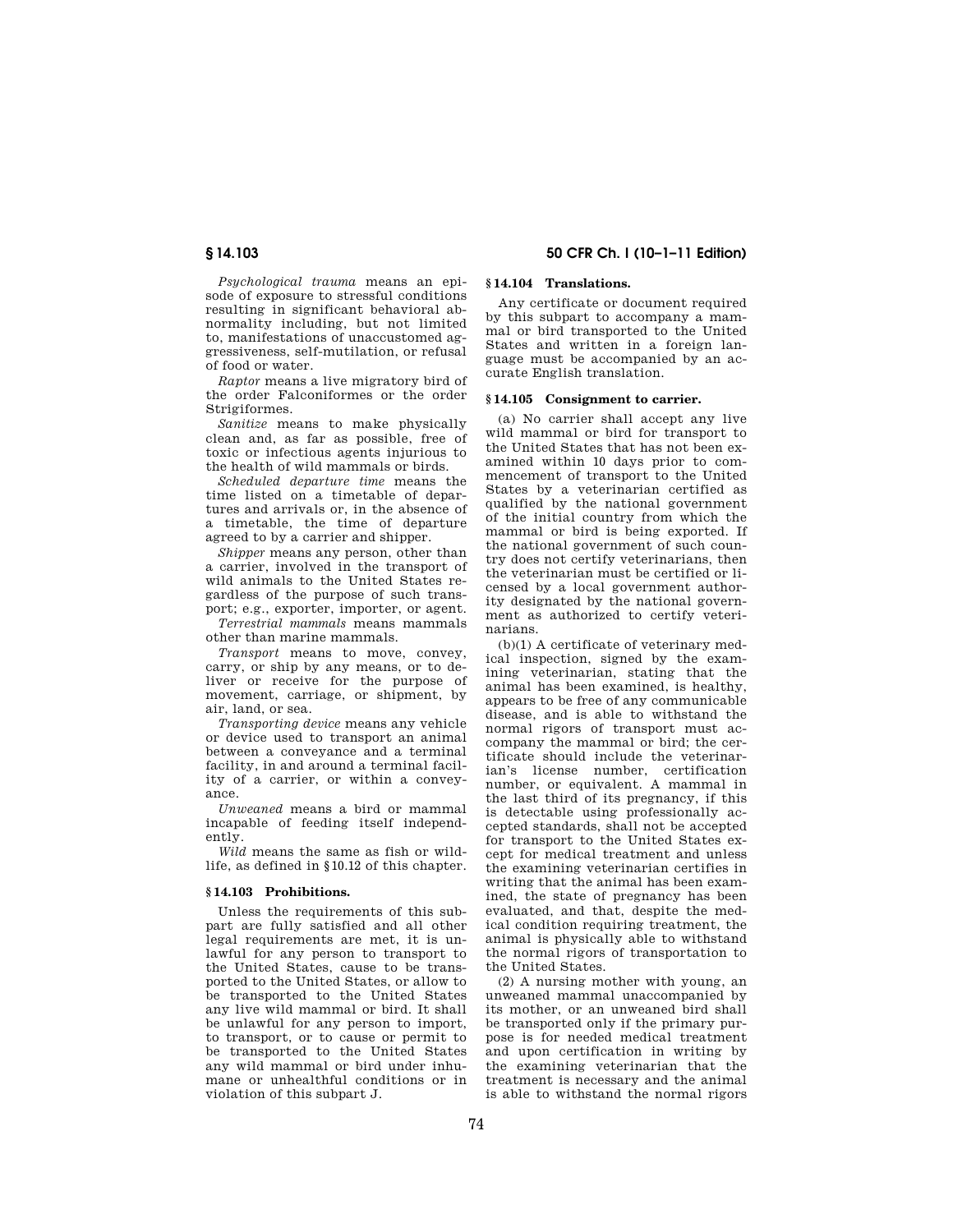of transport. Such an unweaned mammal or bird shall not be transported to the United States for medical treatment unless it is accompanied at all times by and completely accessible to a veterinary attendant.

(c) A sick or injured wild mammal or bird shall be permitted transport to the United States only if the primary purpose of such transport is for needed medical treatment and upon certification in writing by the examining veterinarian that the treatment is necessary and the animal is able to withstand the normal rigors of travel in its present condition. A sick or injured animal shall be accompanied at all times throughout the transport process by a veterinary attendant qualified to care for and treat it, with continuous access to the animal. This individual shall be in possession of or have ready access to all medications to be administered during the transport.

(d) No carrier shall accept any wild mammal or bird for transport to the United States presented by the shipper less than 2 hours or more than 6 hours prior to the scheduled departure of the conveyance on which it is to be transported. The carrier shall notify the crew of the presence of live animal shipments.

## **§ 14.106 Primary enclosures.**

No carrier shall accept for transport to the United States any live wild mammal or bird in a primary enclosure that does not conform to the following requirements:

(a) The Container Requirements of the Live Animal Regulations (LAR), 20th edition, October 1, 1993, published by the International Air Transport Association (IATA) shall be complied with by all parties transporting wild mammals or birds to the United States. The incorporation by reference of the LAR was approved by the Director of the Federal Register in accordance with 5 U.S.C. 552(a) and 1 CFR part 51. Copies may be obtained from IATA, 2000 Peel St., Montreal, Quebec, Canada H3A 2R4. Copies may be inspected at the U.S. Fish and Wildlife Service, 4401 N. Fairfax Dr., Arlington, VA 22203 or at the National Archives and Records Administration (NARA). For information on the availability of

this material at NARA, call 202–741– 6030, or go to: *http://www.archives.gov/ federal*l*register/* 

*code*l*of*l*federal*l*regulations/* 

*ibr*l*locations.html.* 

(b) A primary enclosure shall be constructed so that—

(1) The strength of the enclosure is sufficient to contain the mammal or bird and to withstand the normal effects of transport;

(2) The interior of the enclosure is free from any protrusion that could be injurious to the mammal or bird within;

(3) No part of the animal can extend or protrude outside of the primary enclosure which may result in injury to the contained animal, to nearby persons or animals, or to handlers of the primary enclosure;

(4) Access to the primary enclosure is closed and secured with an animalproof device designed to prevent accidental opening and release of the mammal or bird;

(5) The opening of the enclosure is easily accessible for either emergency removal or inspection of the mammal or bird by authorized personnel without the risk of escape of the mammal or bird;

(6) The enclosure has sufficient openings to ensure adequate circulation of air at all times.

(7) The material of which the primary enclosure is constructed is not treated with any paint, preservative, or other chemical that is injurious or otherwise harmful to the health or wellbeing of mammals and birds.

(c) Unless the enclosure is permanently affixed in the conveyance or has an open top for certain large mammals, spacer bars allowing circulation of air around the enclosure shall be fitted to the exterior of its top, sides, and base. Spacer bars on an enclosure need extend no more than 6 inches (15 centimeters) from the surface of the enclosure. Within this 6 inch limit, the spacers on an enclosure containing one animal shall extend a distance equal to at least 10 percent of the longer dimension of the surface to which they are attached, and the spacers on an enclosure containing more than one animal shall extend a distance equal to at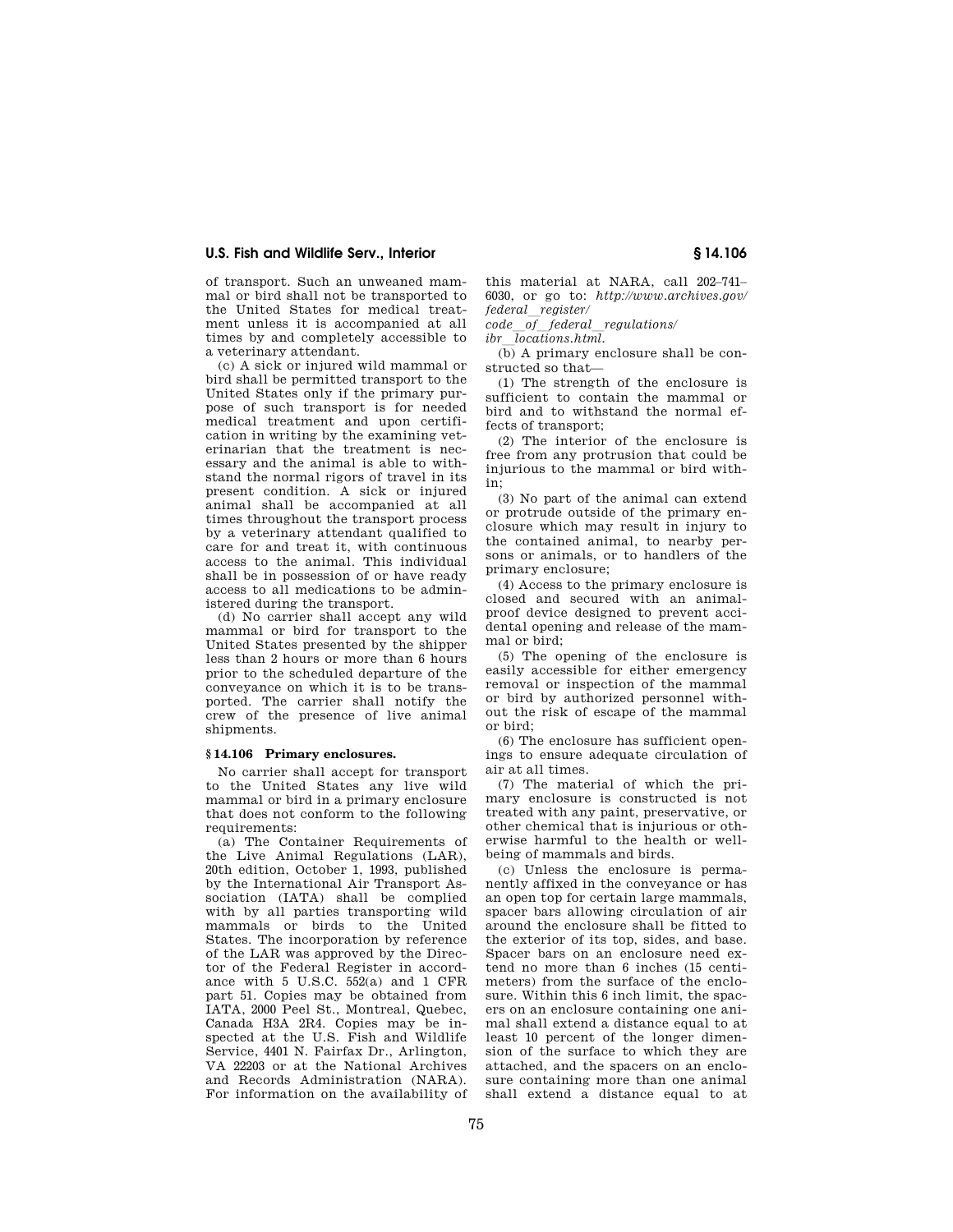least 20 percent of the longer dimension of the surface to which they are attached. Hand-holds may serve as spacer bars for the sides of the enclosure to which they are attached. A primary enclosure constructed with one or more slanted or curved walls containing ventilation openings need not be fitted with spacer bars on such walls.

(d) An enclosure that is not permanently affixed within the conveyance shall have adequate hand-holds or other devices for lifting by hand or to facilitate lifting and carrying by machine. Such hand-holds or other devices shall be made an integral part of the enclosure, shall enable it to be lifted without excessive tipping, and shall be designed so that the person handling the enclosure will not come in contact with the animals contained therein.

(e) An enclosure shall have a solid, leak-proof bottom or removable, leakproof collection tray under a slatted or wire mesh floor. The slatted or wire mesh floor shall be designed and constructed so that the spaces between the slats or the holes in the mesh cannot trap the limbs of animals contained within the enclosure. An enclosure for mammals shall contain unused absorbent litter on the solid bottom or in the leak-proof tray in sufficient quantity to absorb and cover excreta. This litter shall be safe and nontoxic and shall not resemble food normally consumed by the mammals. An enclosure used to transport marine mammals in water, in a waterproof enclosure, a sling, or on foam is exempt from the requirement to contain litter. An enclosure used to transport birds shall not contain litter, unless it is specified in writing by the examining veterinarian as medically necessary.

(f) If an enclosure has been previously used to transport or store wild mammals or birds, it shall have been cleaned and sanitized in a manner that will destroy pathogenic agents and pests injurious to the health of mammals and birds before the enclosure can be re-used.

(g) An enclosure that is not permanently affixed in the conveyance shall be clearly marked in English on the outside of the top and one or more sides of the enclosure, in letters not

# **§ 14.106 50 CFR Ch. I (10–1–11 Edition)**

less than 2.5 centimeters (1 inch) in height, ''Live Animals'' or ''Wild Animals", "Do Not Tip," "Only Authorized Personnel May Open Container,'' and other appropriate or required instructions. All enclosure sides shall also be conspicuously marked on the outside with arrows to indicate the correct upright position of the enclosure. These arrows should extend up the sides of the enclosure so that the point of the arrow is visible and clearly indicates the top of the enclosure.

(h) Food and water instructions as specified in §14.108, information regarding what constitutes obvious signs of stress in the species being transported, and information about any drugs or medication to be administered by the accompanying veterinary attendant shall be securely attached to each enclosure. Copies of shipping documents accompanying the shipment shall also be securely attached to the primary enclosure. Original documents shall be carried in the carrier's pouch or manifest container or by the shipper's attendant accompanying the wild mammal or bird.

(i) Any food and water troughs shall be securely attached to the interior of the enclosure in such a manner that the troughs can be filled from outside the enclosure. Any opening providing access to a trough shall be capable of being securely closed with an animalproof device. A water trough in an enclosure containing birds shall contain a foam or sponge insert, a perforated wooden block, or other suitable device to prevent spillage or drowning.

(j) When a primary enclosure is permanently affixed within a conveyance so that its front opening is the only source of ventilation, the opening shall face the outside of the conveyance or an unobstructed aisle or passageway within the conveyance. Such an aisle or passageway shall be at least 12 inches (30 centimeters) wide. The opening in the primary enclosure shall occupy at least 90 percent of the total surface area of the front wall of the enclosure and be covered with bars or wire mesh.

[57 FR 27108, June 17, 1992, as amended at 59 FR 36719, July 19, 1994; 69 FR 18803, Apr. 9, 2004]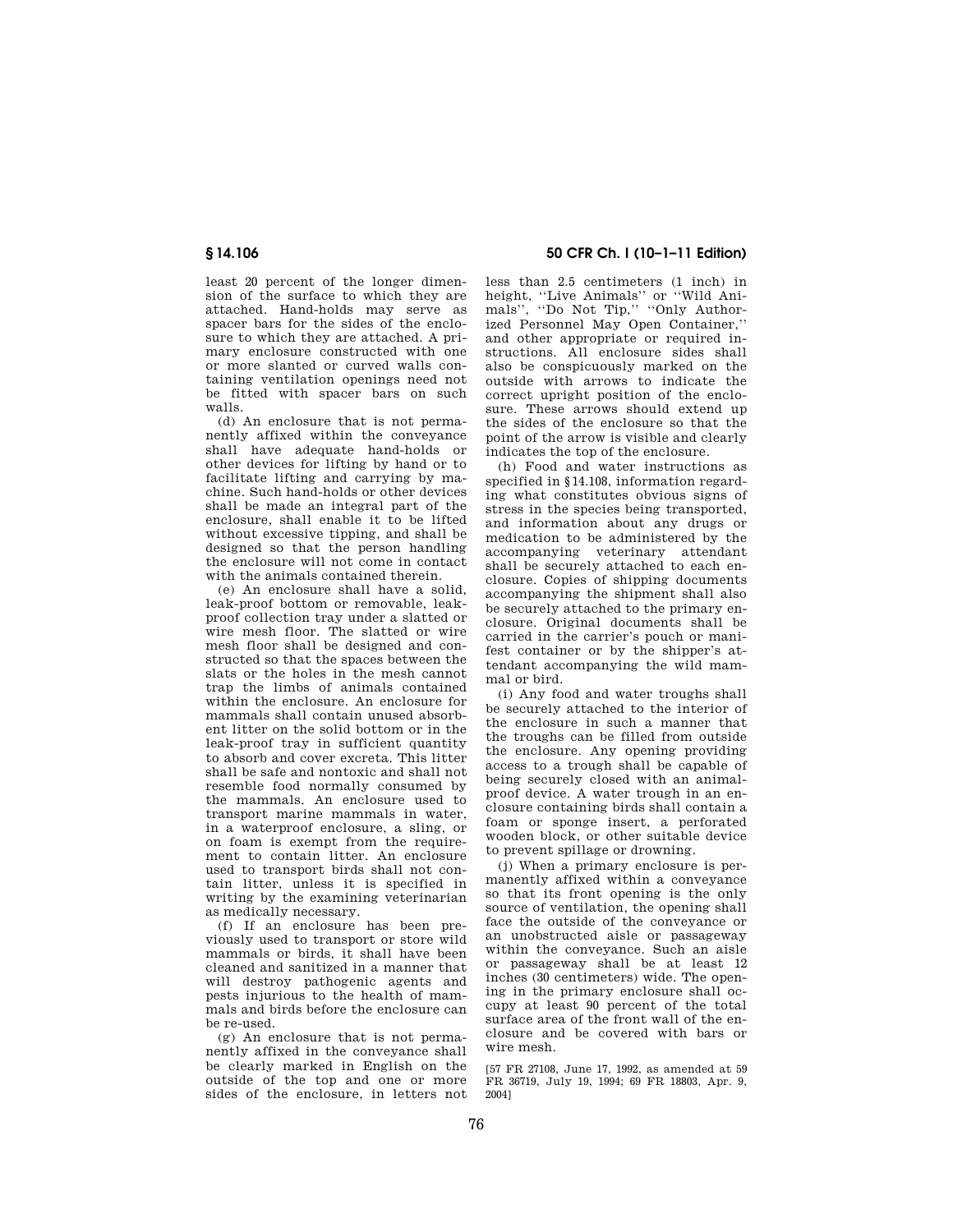# **§ 14.107 Conveyance.**

(a) The animal cargo space of a conveyance used to transport wild mammals or birds to the United States shall be designed, constructed, and maintained so as to ensure the humane and healthful transport of the animals.

(b) The cargo space shall be constructed and maintained so as to prevent the harmful ingress of engine exhaust fumes and gases produced by the conveyance.

(c) No wild mammal or bird shall be placed in a cargo space of a conveyance that does not provide sufficient air for it to breathe normally. Primary enclosures shall be positioned in a cargo space in such a manner that each animal has access to sufficient air for normal breathing.

(d) The interior of an animal cargo space shall be kept clean of diseasecausing agents.

(e) A wild mammal or bird shall not be transported in a cargo space that contains any material, substance, or device that may reasonably be expected to result in inhumane conditions or be injurious to the animal's health unless all reasonable precautions are taken to prevent such conditions or injury.

## **§ 14.108 Food and water.**

(a) No carrier shall accept any wild mammal or bird for transport to the United States unless written instructions from the shipper concerning the animal's food and water requirements are securely affixed to the outside of its primary enclosure. Such instructions shall be consistent with professionally accepted standards of care and include specifically the quantity of water required, the amount and type of food required, and the frequency of feeding and watering necessary to ensure that the animal is transported humanely and healthfully.

(b) A mammal or bird requiring<br>rinking water shall have drinking water shall have uncontaminated water suitable for drinking made available to it at all times prior to commencement of transport to the United States, during intermediate stopovers, and upon arrival in the United States, or as directed by the shipper's written instructions.

(c) A mammal or bird that obtains moisture from fruits or other food shall be provided such food prior to commencement of transport to the United States, during stopovers, and upon arrival in the United States, or as directed by the shipper's written instructions.

(d) During a stopover or while still in the custody of the carrier after arrival in the United States, a mammal or bird in transit shall be observed no less frequently than once every four hours and given food and water according to the instructions required by §14.108(a).

(e) Suitable and sufficient food shall be made available during transport.

(f) Additional requirements for feeding and watering particular kinds of animals are found below in the specifications for the various groups.

#### **§ 14.109 Care in transit.**

(a) During transportation to the United States, including any stopovers during transport, the carrier shall visually inspect each primary enclosure not less than once every 4 hours, or in the case of air transport, every 4 hours whenever the cargo hold is accessible. During such inspections, the carrier shall verify that the ambient air temperature is within allowable limits (see §14.109(b)), that enclosures have not been damaged, that adequate ventilation is being provided, and when transport is by air, that air pressure suitable to support live animals is maintained within the cargo area (pressure equivalent to a maximum altitude of 8000 feet). During these observations the carrier shall also determine whether any animals are in obvious distress as described in documents attached to the enclosure. The absence of such a document or the absence of information as to signs of distress shall not remove this responsibility. The carrier shall attempt to correct any condition causing distress and shall consult the shipper concerning any possible need for veterinary care if no veterinary attendant is traveling with the shipment; if the shipper cannot be reached in the case of an emergency, qualified veterinary care should be provided. A veterinarian or qualified attendant traveling with the shipment shall be provided access to the animal.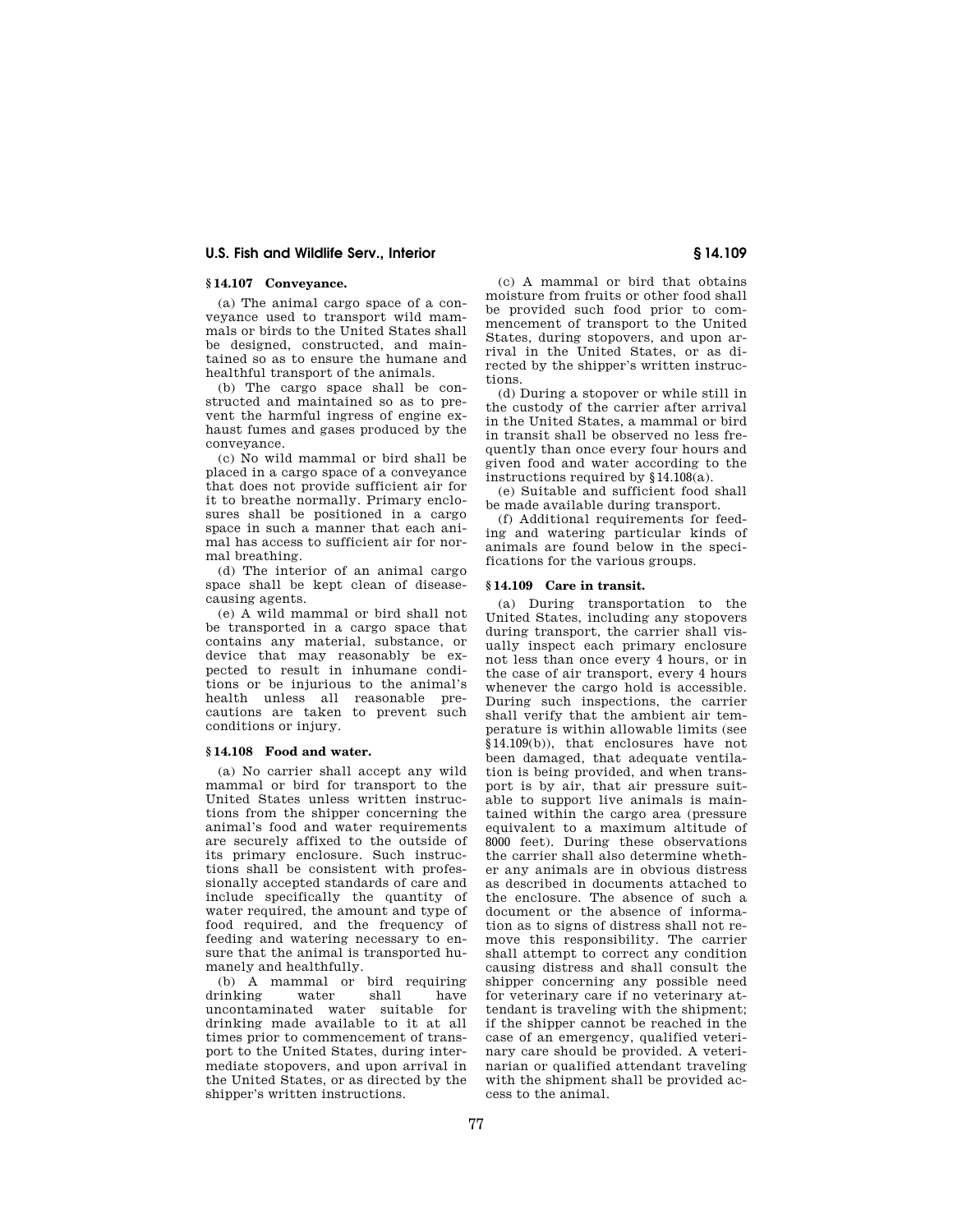(b) Unless otherwise specified in writing by the examining veterinarian the ambient air temperature in a holding area, transporting device, conveyance or terminal facility containing mammals or birds shall not be allowed to fall below 12.8 degrees C (55 degrees F) nor to exceed 26.7 degrees C (80 degrees F). Auxiliary ventilation shall be provided when the ambient air temperature is 23.9 degrees C (75 degrees F) or higher. In the case of penguins and auks, the ambient air temperature shall not be allowed to exceed 18.3 degrees C (65 degrees F) at any time, and auxiliary ventilation shall be provided when the ambient air temperature exceeds 15.6 degrees C (60 degrees F). In the case of polar bears and sea otters, ambient air temperature shall not be allowed to exceed 10 degrees C (50 degrees F).

## **§ 14.110 Terminal facilities.**

(a) Any terminal facility used for wild mammal or bird transport in the country of export, stopover countries, or the United States shall contain an animal holding area or areas. No carrier or shipper shall co-mingle live animal shipments with inanimate cargo in an animal holding area.

(b) A carrier or shipper holding any wild mammal or bird in a terminal facility shall provide the following:

(1) A holding area cleaned and sanitized so as to destroy pathogenic agents, maintained so that there is no accumulation of debris or excreta, and in which vermin infestation is minimized;

(2) An effective program for the control of insects, ectoparasites, and pests of mammals or birds;

(3) Sufficient fresh air to allow the animals to breathe normally with ventilation maintained so as to minimize drafts, odors, and moisture condensation;

(4) Ambient air temperatures maintained within prescribed limits as specified in §14.109(b).

# **§ 14.111 Handling.**

(a) Care shall be exercised to avoid handling the primary enclosure in a manner likely to cause physical or psychological trauma to the mammal or bird.

# **§ 14.110 50 CFR Ch. I (10–1–11 Edition)**

(b) A primary enclosure used to move any mammal or bird shall not be dropped, tipped excessively, or otherwise mishandled, and shall not be stacked or placed in a manner that may reasonably be expected to result in its falling or being tipped.

(c) Animals incompatible with one another shall not be crated together or held in close proximity.

(d) Transport of mammals or birds to the United States shall be accomplished by the carrier in the most expeditious manner, with the fewest stopovers possible, and without unnecessary delays.

(e) Consistent with other procedures and requirements of the carrier, live wild mammals or birds shall be last loaded and first unloaded from a conveyance.

(f) A carrier shall not allow mammals or birds to remain for extended periods of time outside a holding area and shall move them between a holding area and a conveyance as expeditiously as possible. A carrier or shipper maintaining mammals or birds in a holding area, or transporting them to or from a holding area or between a holding area and a conveyance, shall provide the following:

(1) Shelter from sunlight. When sunlight is likely to cause overheating or discomfort, sufficient shade shall be provided to protect animals from the direct rays of the sun.

(2) Shelter from precipitation. Animals shall be provided protection so that they remain dry during rain, snow, or other forms of precipitation.

(3) Shelter from cold. Animals shall be provided protection from cold. Protection shall include, but not be limited to, that provided by covering and/ or heating of transporting devices, holding areas, conveyances or terminal facilities.

(4) Protection from harassment. Animals shall be protected from disturbances, including, but not limited to, harassment by humans, other animals, or machinery that makes noise, emits fumes, heat, or light, or causes vibration.

# **§ 14.112 Other applicable provisions.**

In addition to the provisions of §§14.101–14.111, the requirements of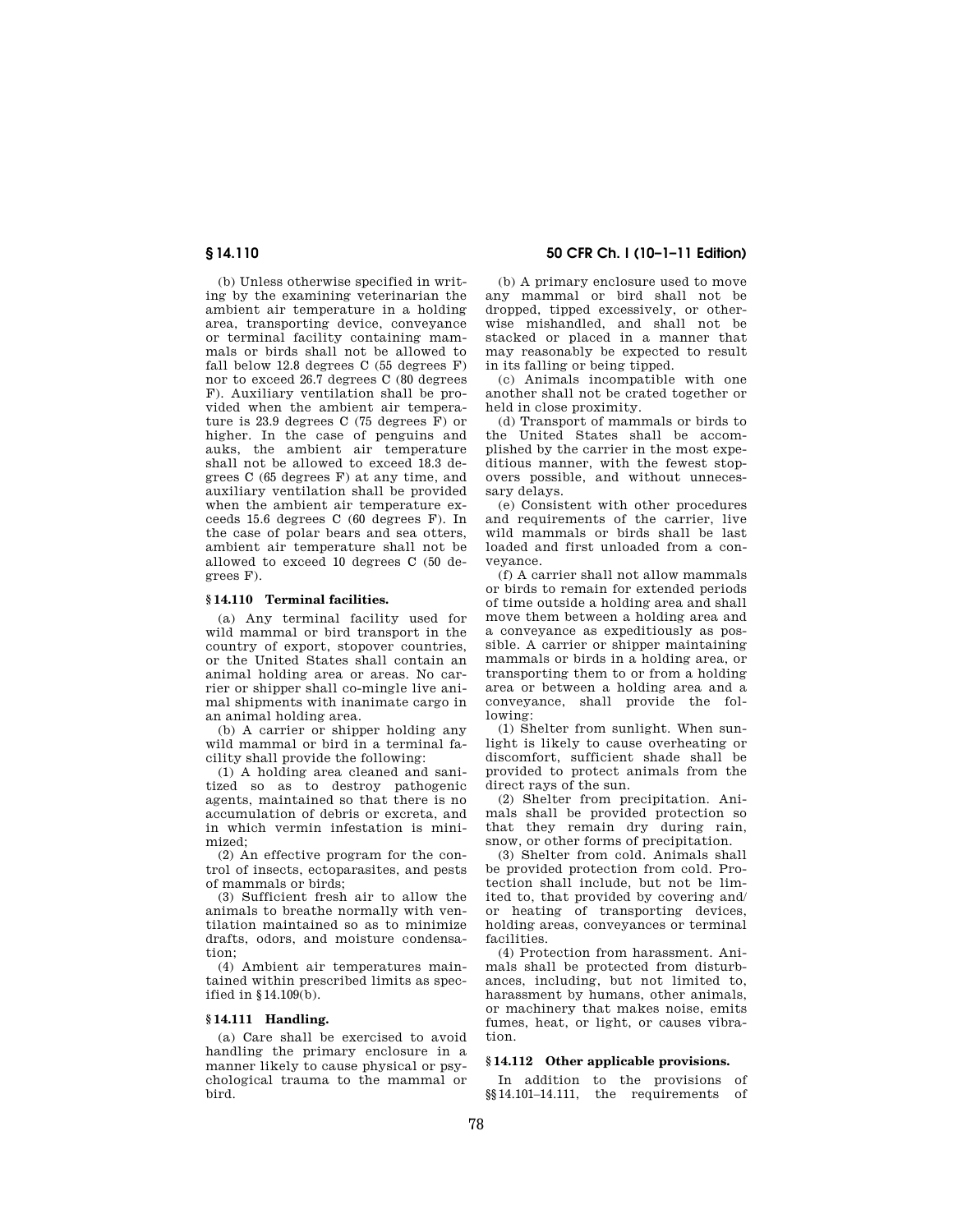§§14.121–14.172 applicable for particular groups of animals shall be met for all shipments of wild mammals and birds covered by this part.

#### SPECIFICATIONS FOR NONHUMAN PRIMATES

# **§ 14.121 Primary enclosures.**

(a) No more than one primate shall be transported in a primary enclosure. However, a mother and her nursing young being transported to the United States for medical treatment, an established male-female pair, a family group, a pair of juvenile animals that have not reached puberty, or other pairs of animals that have been habitually housed together may be shipped in the same primary enclosure. Primates of different species shall not be shipped together in the same enclosure.

(b) A primary enclosure used to transport a primate shall be large enough to ensure that the animal has sufficient space to turn around freely in a normal manner, lie down, stand up (as appropriate for the species), and sit in a normal upright position without its head touching the top of the enclosure. However, a primate may be restricted in its movements according to professionally accepted standards of care when greater freedom of movement would constitute a danger to the primate or to its handler or other persons.

(c) Except as provided in §14.106(j), ventilation openings must be located on at least two walls of a primary enclosure. When the required ventilation openings are located on two opposite walls of the primary enclosure, these ventilation openings shall comprise at least 30 percent of the total surface area of the ventilated wall and be situated above the midline of the enclosure. If ventilation openings are located on all four walls of the enclosure, the openings on each wall shall comprise at least 20 percent of the total surface area of the wall and be situated above the midline of the primary enclosure.

#### **§ 14.122 Food and water.**

(a) A nonhuman primate shall be provided water suitable for drinking within 4 hours prior to commencement of transport to the United States unless the shipper's written instructions direct otherwise. A carrier shall provide suitable drinking water to any primate at least every 12 hours after acceptance for transport to the United States, unless instructed in writing to do so more frequently by the shipper.

(b) After acceptance for transport, and unless otherwise instructed in writing by the shipper, a carrier shall provide suitable food to any nonhuman primate at least once every 12 hours.

## **§ 14.123 Care in transit.**

(a) A primate shall be observed for signs of distress and given food and water according to the shipper's instructions during any intermediate stop that lasts more than 4 hours.

(b) Care shall be taken to keep enclosures containing primates sufficiently separated in the conveyance or holding area to minimize the risk of spread of disease from one species or shipment to another.

SPECIFICATIONS FOR MARINE MAMMALS (CETACEANS, SIRENIANS, SEA OTTERS, PINNIPEDS, AND POLAR BEARS)

## **§ 14.131 Primary enclosures.**

(a) A primary enclosure that is not open on top shall have air inlets situated at heights that provide cross ventilation at all levels and that are located on all four sides of the enclosure. Such ventilation openings shall comprise not less than 20 percent of the total surface area of each side of the enclosure.

(b) Straps, slings, harnesses, or other such devices used for body support or restraint when transporting marine mammals such as cetaceans or sirenians shall meet the following requirements:

(1) The devices shall not prevent attendants from having access to the mammal to administer care during transportation;

(2) The devices shall be equipped with sufficient padding to prevent trauma or injury at points of contact with the mammal's body;

(3) Slings or harnesses shall allow free movement of flippers outside of the harness or sling;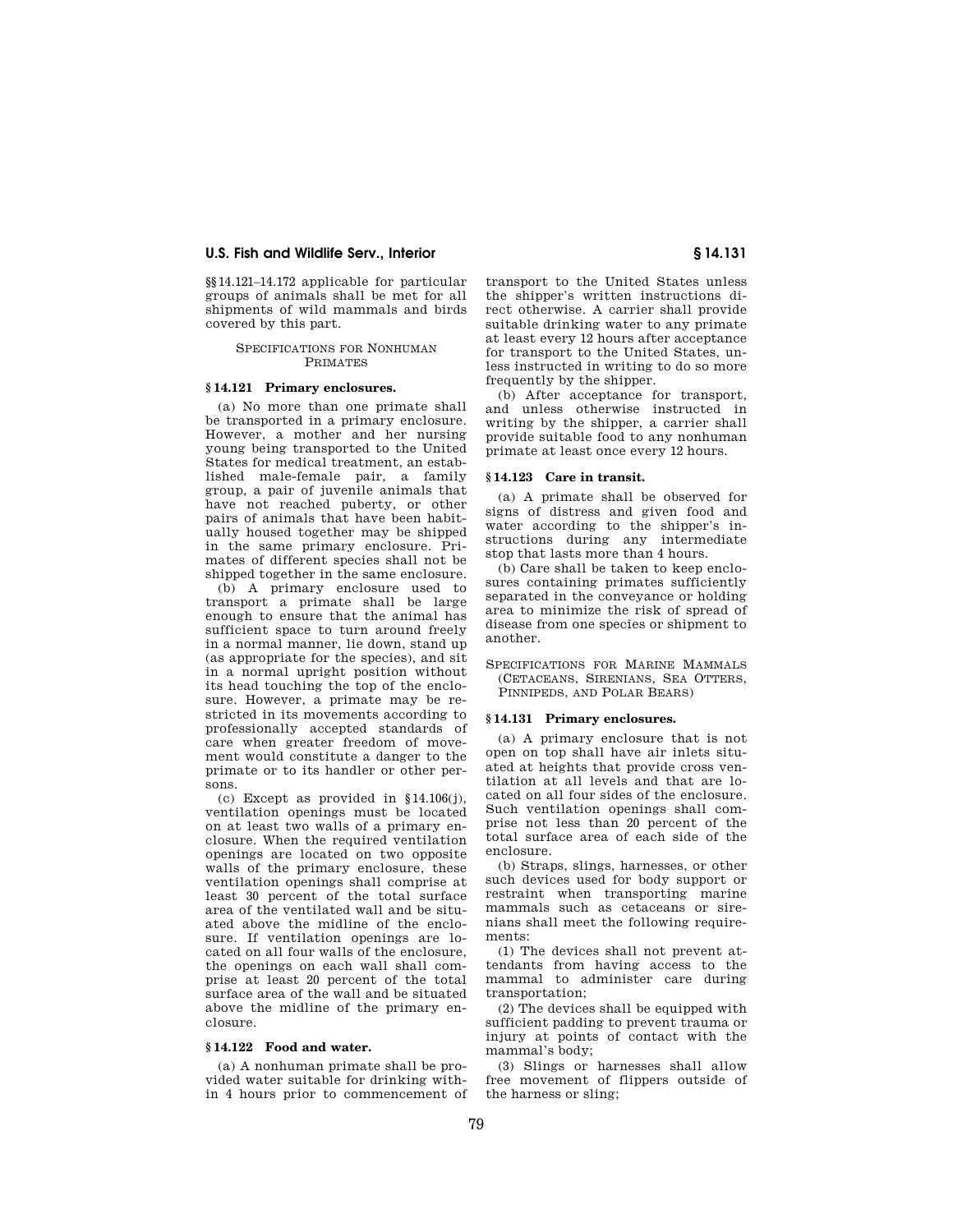**§ 14.132 50 CFR Ch. I (10–1–11 Edition)** 

(4) The devices shall be capable of preventing the mammal from thrashing about and causing injury to itself, handlers, or other persons, but shall be designed so as not to cause injury to the mammal.

(c) A primary enclosure used to transport marine mammals shall be large enough to assure the following:

(1) A sea otter or polar bear has sufficient space to turn about freely with all four feet on the floor and to sit in an upright position, stand, or lie in a natural position;

(2) A pinniped has sufficient space to lie in a natural position;

(3) If a sling, harness, or other supporting device is used, there are at least 3 inches (7.5 centimeters) of clearance between any body part and the primary enclosure;

(d) A marine mammal may be restricted in its movements according to professionally accepted standards of care when freedom of movement would constitute a danger to the animal or to handlers or other persons.

(e) All marine mammals contained in a given primary enclosure shall be of the same species and be maintained in compatible groups. A marine mammal that has not reached puberty shall not be transported in the same primary enclosure with an adult marine mammal other than its mother. Socially dependent animals (e.g., siblings, mother, and offspring) transported in the same conveyance shall be allowed visual and, when appropriate for the species, olfactory contact. A female marine mammal shall not be transported in the same primary enclosure with any mature male marine mammal.

## **§ 14.132 Food and water.**

A marine mammal shall not be transported for more than a period of 36 hours without being offered suitable food unless the shipper's written instructions or the shipper's attendant travelling with the mammal direct otherwise. After feeding, a marine mammal shall be rested for 6 hours prior to resuming transport.

## **§ 14.133 Care in transit.**

(a) Any marine mammal shall be accompanied, in the same conveyance, by the shipper or an authorized representative of the shipper knowledgeable in marine mammal care to provide for the animal's health and well-being. The shipper or representative shall observe such marine mammals to determine whether or not they need veterinary care and shall provide or obtain any needed veterinary care as soon as possible. Care during transport shall include the following (on a species-specific basis):

(1) Keeping the skin moist or preventing the drying of the skin by such methods as covering with wet cloths, spraying it with water or applying a nontoxic emollient;

(2) Assuring that the pectoral flippers (when applicable) are allowed freedom of movement at all times;

(3) Making adjustments in the position of the mammal when necessary to prevent necrosis of the skin at weight pressure points; and

(4) Calming the mammal to prevent struggling, thrashing, and other activity that may cause overheating or physical trauma.

(b) Unless otherwise directed by a shipper or authorized representative, at least one-half of the floor area in a primary enclosure used to transport sea otters to the United States shall contain sufficient crushed ice or ice water to provide each otter with moisture necessary to maintain its hair coat by preventing it from drying and to minimize soiling of the hair coat with urine and fecal material.

(c) A marine mammal exhibiting excited or otherwise dangerous behavior shall not be taken from its primary enclosure except under extreme emergency conditions and then only by the shipper or other authorized individual who is capable of handling the animal safely.

## SPECIFICATIONS FOR ELEPHANTS AND UNGULATES

# **§ 14.141 Consignment to carrier.**

Species that grow antlers shall not be accepted for transport unless the antlers have been shed or surgically removed.

# **§ 14.142 Primary enclosures.**

(a) Except as provided in  $§14.106(j)$ , ventilation openings must be located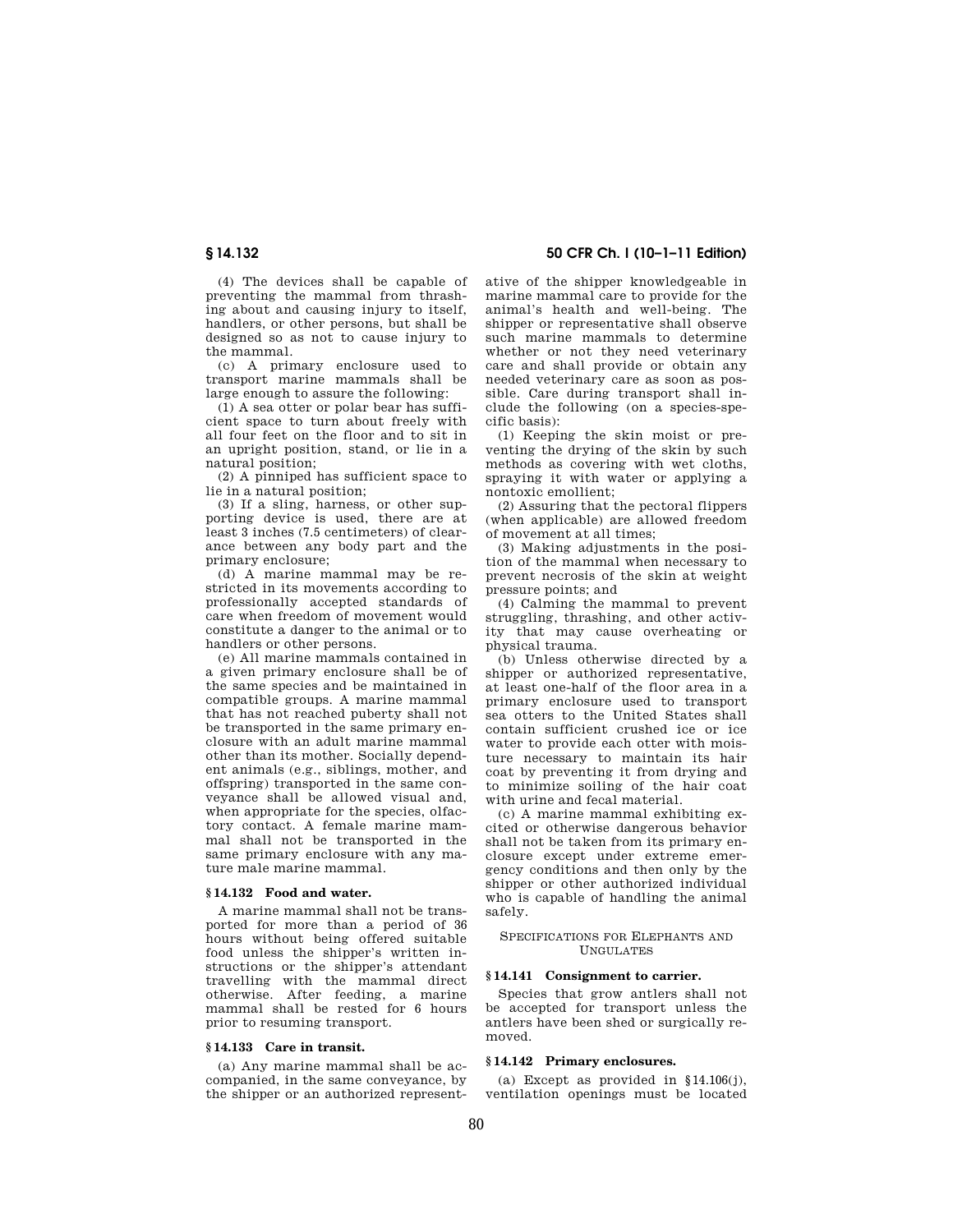on at least two walls of a primary enclosure. When the required ventilation openings are located on two opposite walls of the primary enclosure, these ventilation openings shall comprise at least 16 percent of the total surface area of each ventilated wall. When ventilation openings are located on all four walls of the primary enclosure, the openings shall comprise at least 8 percent of the total surface area of each wall. At least one-third of the minimum area required for ventilation shall be located on the lower one-half of the primary enclosure and at least one-third of the total minimum area required for ventilation shall be located on the upper one-half of the primary enclosure.

(b) No more than one elephant or ungulate shall be transported in a primary enclosure, except that: a mother and nursing young may be shipped in the same primary enclosure if the shipment complies with the provisions of §14.105(b); in the case of land or sea transport, a pair of juvenile elephants or ungulates or other pairs that have been habitually housed together may be shipped in the same primary enclosure.

(c) A primary enclosure used to transport an elephant or ungulate shall be large enough to allow the animal to lie or stand in a natural upright position with the head extended, but not large enough for the animal to roll over.

(d) A primary enclosure used to transport an elephant or ungulate with horns or tusks shall be designed and constructed to prevent the horns or tusks from becoming trapped or injuring the animal itself, other animals nearby, attendants, or cargo handlers.

(e) A primary enclosure for an elephant or ungulate shall be equipped with a removable water trough that can be securely hung within the enclosure above the floor and can be filled from outside the enclosure.

#### SPECIFICATIONS FOR SLOTHS, BATS, AND FLYING LEMURS (CYNOCEPHALIDAE)

#### **§ 14.151 Primary enclosures.**

(a) Except as provided in  $$14.106(i)$ . ventilation openings must be located on at least two walls of a primary enclosure. When the required ventilation openings are located on two opposite walls of the primary enclosure, these ventilation openings shall comprise at least 16 percent of the total surface area of the ventilated wall. When ventilation openings are located on all four walls, the openings shall comprise at least 8 percent of the total surface area of each wall. At least one-third of the total minimum area required for ventilation of the primary enclosure shall be located on the upper one-half of the primary enclosure.

(b) No more than one sloth, bat, or flying lemur (Cynocephalidae) shall be transported in a primary enclosure. However, a mother and her nursing young being transported for medical reasons, an established male-female pair, a family group, a pair of juvenile animals that have not reached puberty, or other small groups of animals that have been habitually housed together may be shipped in the same primary enclosure.

(c) A primary enclosure used to transport sloths, bats, or flying lemurs shall be large enough to ensure that each animal has sufficient space to move freely and in a normal manner and shall have a wide perch, bar, or mesh of suitable strength fitted under the top of the enclosure and spaced from it in such a way that the animals may hang from it freely in a natural position.

> SPECIFICATIONS FOR OTHER TERRESTRIAL MAMMALS

#### **§ 14.161 Primary enclosures.**

(a) Except as provided in  $$14.106(j)$ , ventilation openings must be located on at least two walls of a primary enclosure. When the required ventilation openings are located on two opposite walls of the primary enclosure, these ventilation openings shall comprise at least 16 percent of the total surface area of each ventilated wall. When openings are located on all four walls of the enclosure, the openings shall comprise at least 8 percent of the total surface area of each wall. At least onethird of the minimum area required for ventilation shall be located on the lower one-half of the enclosure, and at least one-third of the total minimum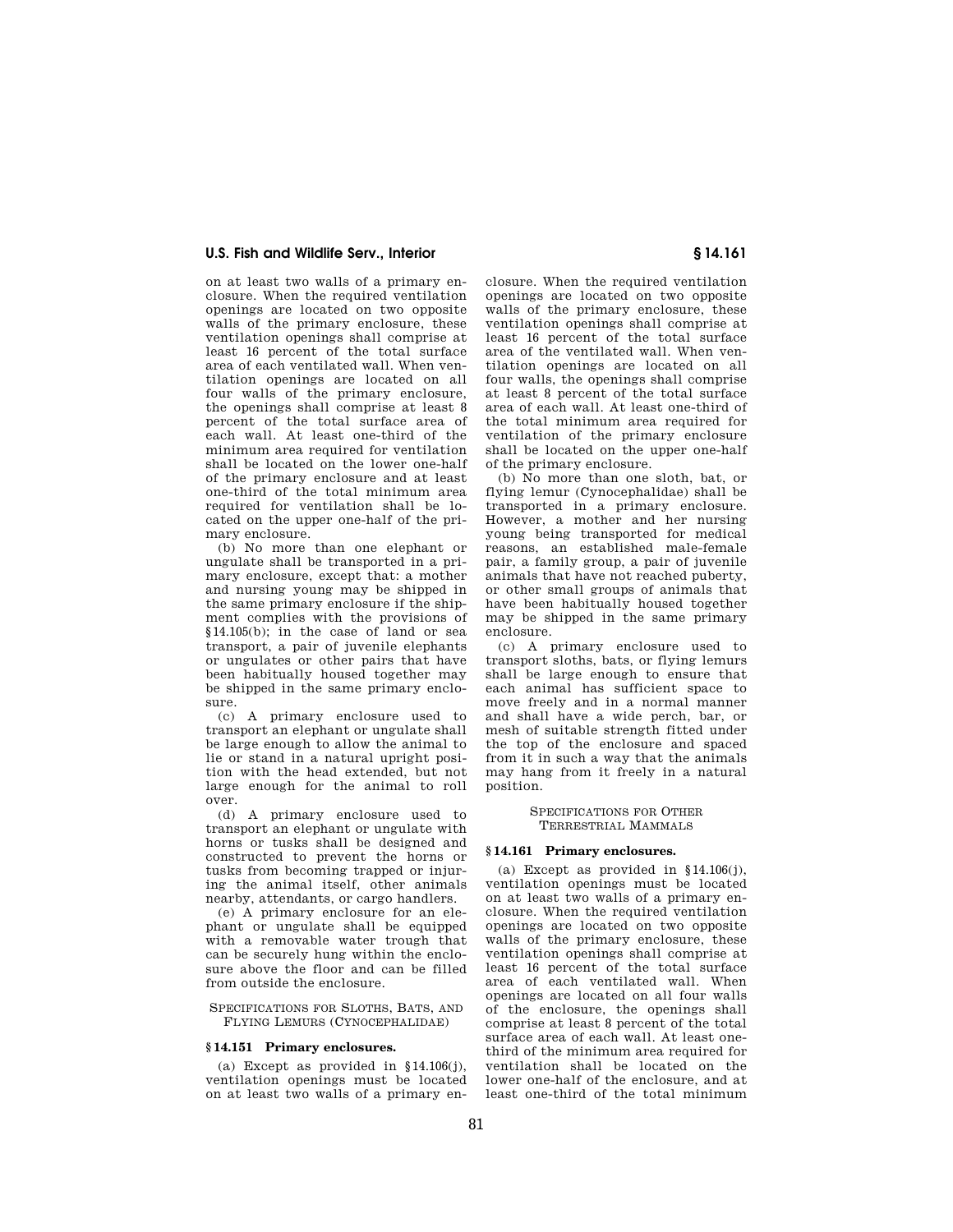area required for ventilation shall be located on the upper one-half of the enclosure.

(b) No more than one terrestrial mammal (other than rodents) shall be transported in a primary enclosure. However, a mother and her nursing young may be shipped in the same primary enclosure if the shipment complies with the provisions of §14.105(b).

(c) More than one rodent may be transported in the same primary enclosure if they are members of the same species and are maintained in compatible groups. Rodents that are incompatible shall be transported in individual primary enclosures that are stored and transported so they are visually separated. A female with young being transported for medical reasons shall not be placed in a primary enclosure with other animals. The following chart specifies maximum densities minimum space for transporting rodents that fall within the specified weight limitations. Max. No. refers to maximum number per primary enclosure; Space/animal refers to minimum area of floor space per animals. Rodents weighing more than 5,000 grams shall be transported in individual enclosures.

| <b>DENSITY GUIDELINES FOR RODENTS</b> |  |
|---------------------------------------|--|
|---------------------------------------|--|

|                         | Max. | Space/Animal |        | Ht. of<br>Box |    |
|-------------------------|------|--------------|--------|---------------|----|
|                         | No.  | cm/2/        | in /2/ | cm            | in |
| wt. in grams of rodent: |      |              |        |               |    |
| 220 or less             | 20   | 194          | 30     | 15            | 6  |
| 220-450                 | 12   | 388          | 60     | 20            | 8  |
|                         | 6    | 770          | 120    | 25            | 10 |
| $1.000 - 5.000$         | 2    | 2.310        | 360    | 30            | 12 |

(d) A primary enclosure used to transport terrestrial mammals shall be large enough to ensure that each animal has sufficient space to turn around freely in a normal manner. The height of the primary enclosure shall provide adequate space for the animal to stand upright in a normal posture with space above its head. The length of the primary enclosure shall be great enough to enable the animal to lie in a full prone position.

# **§ 14.171 50 CFR Ch. I (10–1–11 Edition)**

#### SPECIFICATIONS FOR BIRDS

#### **§ 14.171 Consignment to carrier.**

(a) A personally owned pet bird originally transported from the United States and being returned to this country with its original United States certificate of veterinary inspection within 60 days of departure may be accepted by a carrier without a new veterinary examination.

(b) No carrier shall accept for transport to the United States any bird that was captured in the wild unless a qualified veterinarian, authorized by the national government of the country from which the bird is being exported, certifies that the bird has been held in captivity for at least 14 days.

## **§ 14.172 Primary enclosures.**

(a) A primary enclosure for birds shall have ventilation openings on two vertical sides that comprise at least 16 percent of the surface area of each side and are positioned so as to decrease the likelihood of creating a draft.

(b) Perches shall be provided for birds that rest by perching. The diameter of the perch shall be sufficient to permit the birds to maintain a firm, comfortable grip. Perches shall be placed so that droppings do not fall into food or water troughs or onto other perched birds. There shall be enough head room to allow the birds to move onto and off the perches without touching the top of the enclosure.

(c) An enclosure used to transport one or more birds that rest by perching shall be large enough to ensure that sufficient perch space is available for all birds to perch comfortably at the same time. No more than 50 birds that rest by perching shall be transported in one primary enclosure, with the exception of large birds (longer than 23 cm, or 9 inches), which are limited to a maximum of 25 per primary enclosure.

(d) A primary enclosure used to transport a raptorial bird shall be large enough to transport the bird comfortably and to permit it to turn around without stretching its wings to the fullest extent. Only one raptorial bird shall be contained in a primary enclosure.

(e) A primary enclosure containing nonraptorial birds that do not rest by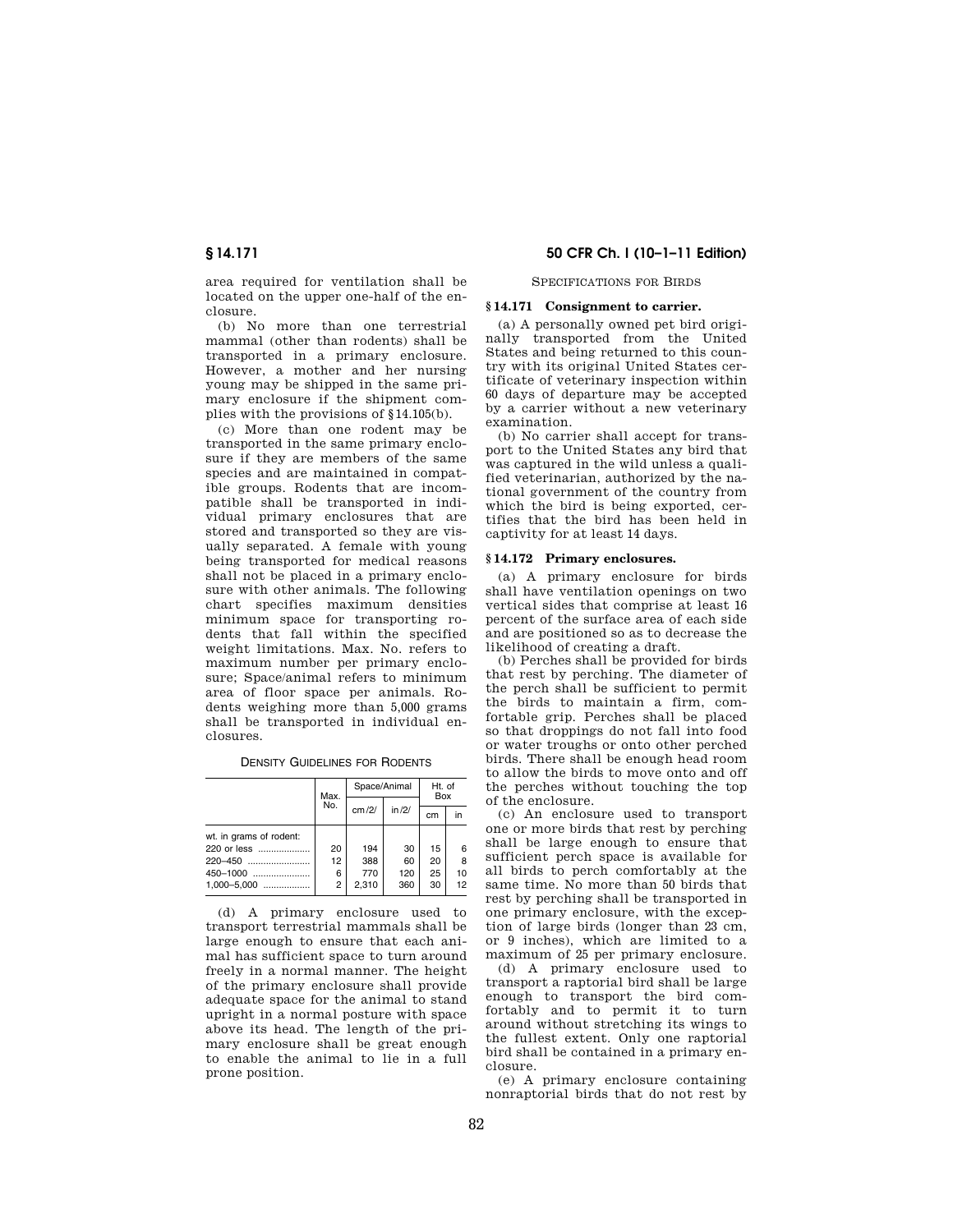perching shall be large enough for the birds to turn around, to lie down, to stand erect, and to change posture in a normal manner.

(f) Nectar-feeding birds shall either be transported in a primary enclosure equipped with feeding bottles accessible from outside the enclosure for replenishment or hand-carried and fed in accordance with the written instructions of the shipper.

(g) Birds transported in the same primary enclosure shall be of the same species and be compatible with one another. Birds that are incompatible shall be placed in individual primary enclosures and these enclosures shall not be stored or transported in visual proximity to one another.

# **Subpart K—Captive Wildlife Safety Act**

SOURCE: 72 FR 45946, Aug. 16, 2007, unless otherwise noted.

## **§ 14.250 What is the purpose of these regulations?**

The regulations in this subpart implement the Captive Wildlife Safety Act (CWSA), 117 Stat. 2871, which amended the Lacey Act Amendments of 1981, 16 U.S.C. 3371–3378, by adding paragraphs  $2(g)$ ,  $3(a)(2)(C)$ , and  $3(e)$  (16 U.S.C. 3371, 3372).

## **§ 14.251 What other regulations may apply?**

The provisions of this subpart are in addition to, and are not in place of, other regulations of this subchapter B that may require a permit or describe additional restrictions or conditions for the importation, exportation, transportation, sale, receipt, acquisition, or purchase of wildlife in interstate or foreign commerce.

## **§ 14.252 What definitions do I need to know?**

In addition to the definitions contained in part 10 of this subchapter, and unless the context otherwise requires, in this subpart:

*Accredited wildlife sanctuary* means a facility that cares for live specimens of one or more of the prohibited wildlife species and:

(1) Is approved by the United States Internal Revenue Service as a corporation that is exempt from taxation under §501(a) of the Internal Revenue Code of 1986, which is described in §§501(c)(3) and 170(b)(1)(A)(vi) of that code;

(2) Does not commercially trade in prohibited wildlife species, including offspring, parts, and products;

(3) Does not propagate any of the prohibited wildlife species; and

(4) Does not allow any direct contact between the public and the prohibited wildlife species.

*Direct contact* means any situation in which any individual other than an authorized keeper or caregiver may potentially touch or otherwise come into physical contact with any live specimen of the prohibited wildlife species.

*Licensed person* means any individual, facility, agency, or other entity that holds a valid license from and is inspected by the U.S. Department of Agriculture's Animal and Plant Health Inspection Service (APHIS) under the Animal Welfare Act (AWA) (7 U.S.C. 2131 *et seq.*) (See definition of ''licensee'' in 9 CFR 1.1.).

*Prohibited wildlife species* means a specimen of any of the following eight species: Lion (*Panthera leo*), tiger (*Panthera tigris*), leopard (*Panthera pardus*), snow leopard (*Uncia uncia*), clouded leopard (*Neofelis nebulosa*), jaguar (*Panthera onca*), cheetah (*Acinonyx jubatus*), and cougar (*Puma concolor*) or any hybrids resulting from the breeding of any combination of any of these species, for example, a liger (a male lion and a female tiger) or a tiglon (a male tiger and a female lion), whether naturally or artificially produced.

*Propagate* means to allow or facilitate the production of offspring of any of the prohibited wildlife species, by any means.

*Registered person* means any individual, facility, agency, or other entity that is registered with and inspected by APHIS under the AWA (See definition of ''registrant'' in 9 CFR 1.1.).

#### **§ 14.253 What are the restrictions contained in these regulations?**

Except as provided in §14.255, it is unlawful for any person to import, export, transport, sell, receive, acquire,